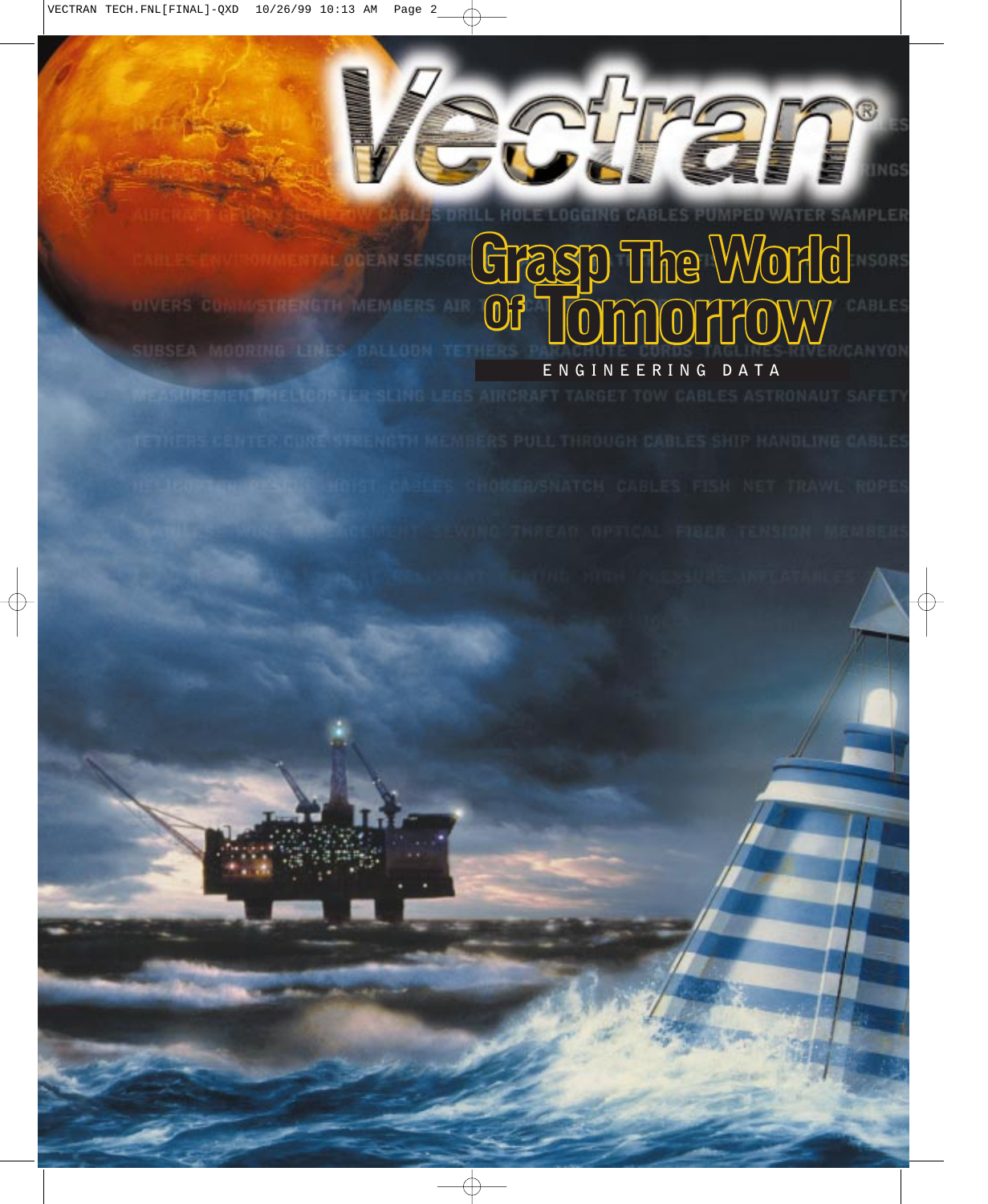### **TABLE OF CONTENTS**

Page 1: Introduction Page 2: Vectra Polymer Page 3: Tensile Properties Page 4: Thermal Properties Page 6: Chemical Resistance Page 10: Creep Page 11: Abrasion Resistance Page 14: Compression /Flex Fatigue Page 16: Pin Diameter Page 17: Vibration Damping /Impact Resistance Page 19: Cut Resistance Page 19: Twist Page 21: UV Resistance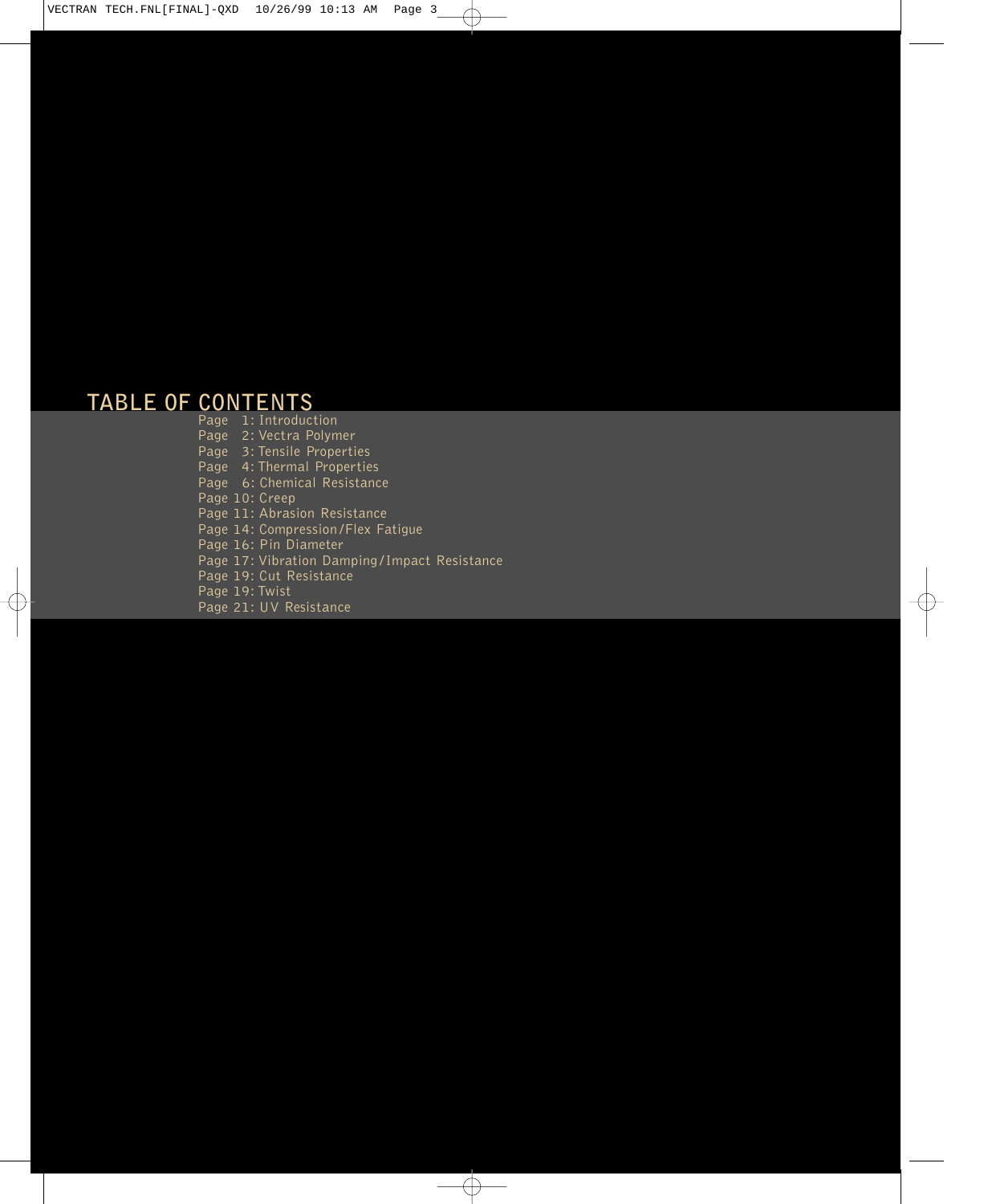

Vectran® is a high-performance liquid crystal polymer (LCP) fiber offering a balance of properties unmatched by other performance fibers. Some of these unique properties were discovered through 20 years of research and development of the polymer Vectra®. Celanese committed to developing a thermotropic (melt processable) LCP in the mid 1970's and commercialized the Vectra family of resins in 1985.

The molecules of the liquid crystal polymer are rigid and position themselves into randomly oriented domains.The polymer exhibits anisotropic behavior in the melt state, thus the term "liquid crystal polymer." Upon extrusion of the molten polymer through small spinnerette holes, the molecular domains align parallel to each other along the fiber axis.The highly oriented fiber structure results in high tensile properties. A schematic diagram of the molecular chain structure is shown in Figure 1.

The attributes of Vectra, such as excellent mechanical properties, property retention over a wide range of temperatures, excellent chemical resistance, and low moisture pick-up, carry over to the fiber.The fiber also exhibits no measurable creep when loaded up to 50% of the threadline breaking load. It has excellent abrasion resistance with appropriate finishes applied to the fiber.





### **Figure 1: Schematic Of Molecular Chain Structure Of Fiber**

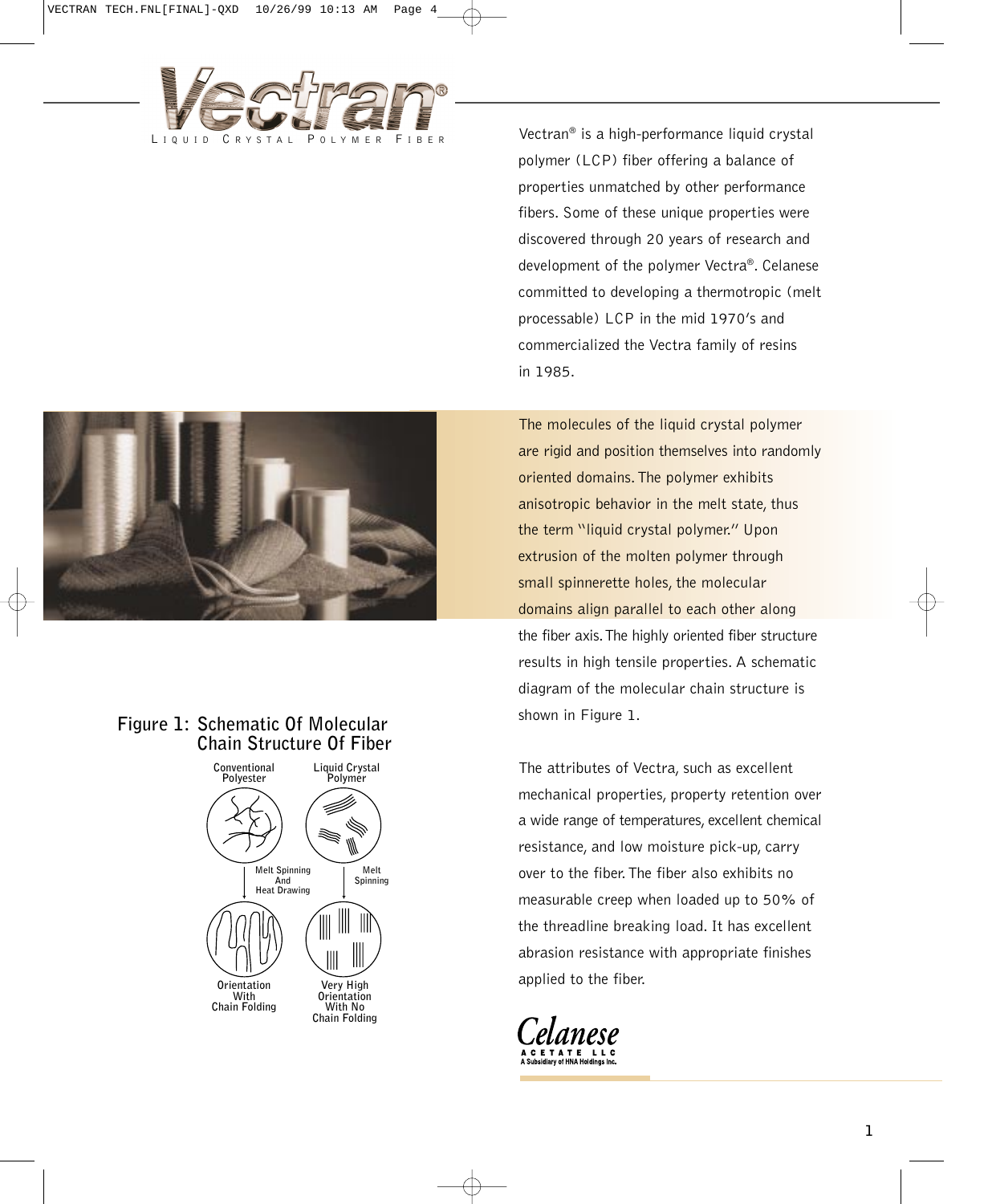## **Chemical Resistance Chemical Resistance:**

Vectra LCP is virtually unaffected by most acids, bases, and solvents over a broad temperature range.

### **Low Permeability Low Permeability:**

Vectra LCP exhibits barrier properties superior to any other melt-processible polymeric barrier material. Figure 2 compares the permeability of various traditional barrier films to oxygen and water vapor. Permeation of various gases through Vectra LCP is not affected by humidity to any significant degree. Other gases for which LCPs exhibit above-average barrier performance include carbon dioxide, nitrogen, argon, hydrogen, and helium.

## **Dimensional Stability Dimensional Stability:**

Vectra LCPs have a coefficient of thermal expansion (CTE) close to that of glass (Figure 3). Other high-performance polymers typically fall in a range of 20 to 60 ppm/ °C. Vectra LCPs can perform from cryogenic temperatures to over 200°C with little dimensional change.

### **Radiation Resistance Radiation Resistance:**

Vectra LCPs are transparent to microwave energy and are virtually unaffected by exposure to 500 megarads of cobalt 60.

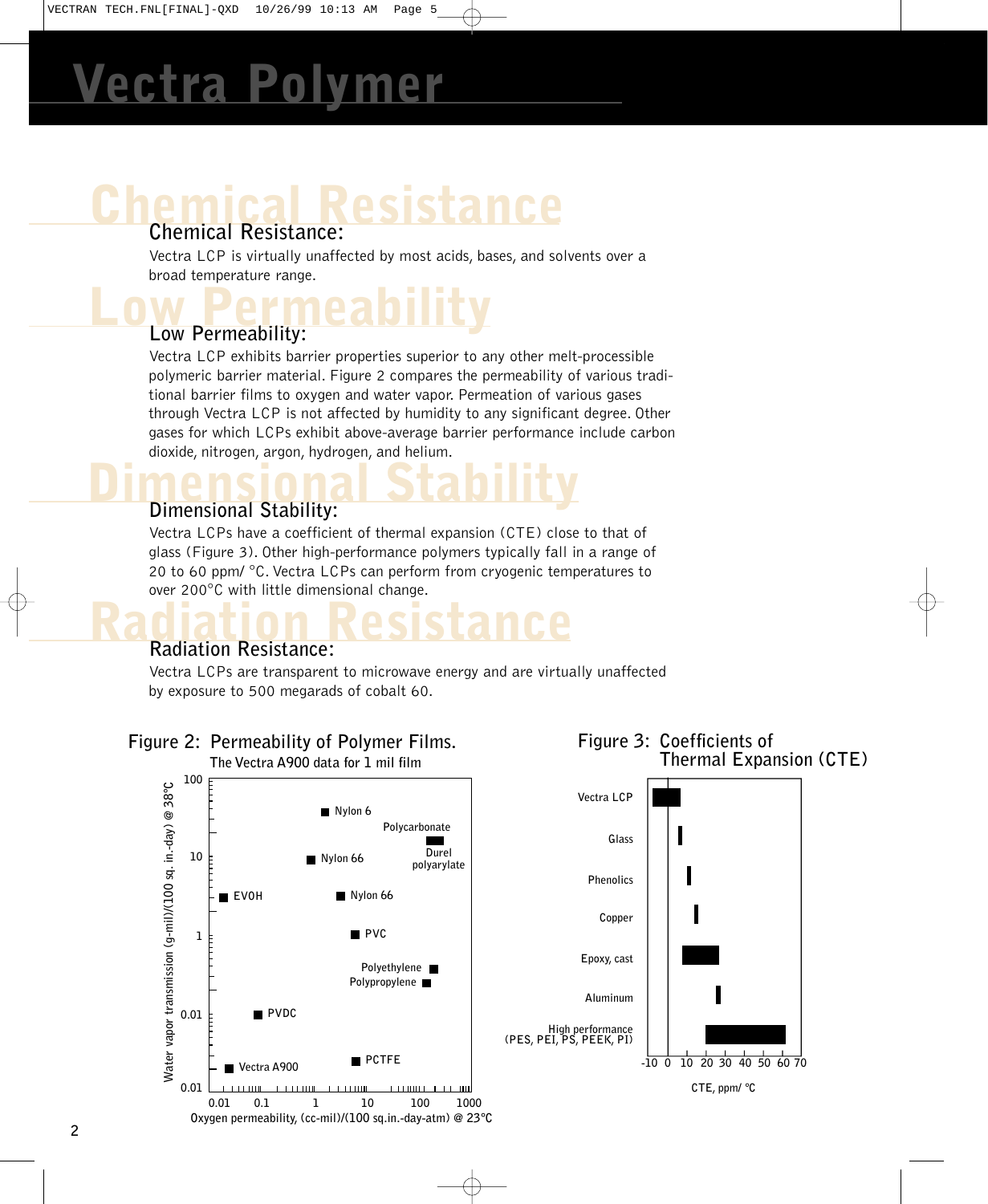# **Tran Fi**

Vectran fiber is a polyester-polyarylate fiber.The differences between Vectran fiber and two other high-performance fibers, aramid and ultra-high molecular weight polyethylene (UHMWPE) are as follows: Vectran fiber is thermotropic, it is melt-spun, and it melts at a high temperature. Aramid fiber is lyotropic, it is solvent-spun, and it does not melt at high temperature. UHMWPE fiber is gelspun, and it melts at a low temperature. The formula for the Vectran molecule is shown below (Figure 4).

**Figure 4: Vectran Molecular Structure**



In conventional polyesters, the molecular chains are random and flexible.The fiber must be further oriented, generally through a combination of extrusion speed and post-spin drawing, to obtain higher tensile properties.

### Tensile Properties<sup>:</sup> **Tensile Properties:**

Vectran HS has tensile properties similar to the aramids.Table 1 compares the tensile properties of various reinforcing materials.Table 2 lists mechanical properties of Vectran.The tensile strength of Vectran fiber is conservatively listed as 23 grams per denier for 1500 denier yarn. Lower deniers have higher tensile strengths.

| Table 1:                                                         |                     |                            |                                                              |                           |                                                     |  |  |
|------------------------------------------------------------------|---------------------|----------------------------|--------------------------------------------------------------|---------------------------|-----------------------------------------------------|--|--|
| <b>Comparison of Properties of Various Engineering Materials</b> |                     |                            |                                                              |                           |                                                     |  |  |
| <b>Material</b>                                                  | Density<br>$q/cm^2$ | Tensile<br>Strength<br>Msi | <b>Specific</b><br>Tensile Strength<br>Ksi/g/cm <sup>2</sup> | Tensile<br>Modulus<br>Msi | <b>Specific</b><br>Modulus<br>Msi/g/cm <sup>2</sup> |  |  |
| Vectran®                                                         | 1.4                 | 412                        | 294                                                          | 9.4                       | 6.7                                                 |  |  |
| Steel                                                            | 7.8                 | 145                        | 19                                                           | 29                        | 3.5                                                 |  |  |
| Titanium                                                         | 4.5                 | 134                        | 30                                                           | 16                        | 3.5                                                 |  |  |
| Aluminum                                                         | 2.8                 | 67                         | 24                                                           | 10                        | 3.5                                                 |  |  |
| <b>Glass Fiber</b>                                               | 2.5                 | 246                        | 98                                                           | 10                        | 4.0                                                 |  |  |
| Carbon Fiber                                                     | 1.9                 | 228                        | 120                                                          | 55                        | 29.0                                                |  |  |
| Boron Fiber                                                      | 2.6                 | 443                        | 170                                                          | 23                        | 9.0                                                 |  |  |
| SiC Fiber                                                        | 3.5                 | 500                        | 143                                                          | 57                        | 16.0                                                |  |  |

### **Table 2:**

**Mechanical Properties of Vectran HS 1500 denier/300 filament Yarn**

| Tensile Strength at break* Mpa/g/denier                                           | $2850/23+$    |
|-----------------------------------------------------------------------------------|---------------|
| Initial Tensile Modulus* Gpa/Msi/g/denier                                         | $65/9.4/525+$ |
| Elongation at break $*$ %                                                         | 3.3           |
| $\star$ ACTM DOOF $\sim$ 10, 100/ starts and one can accept hotel one to the U.S. |               |

\* ASTM D885 with 10% strain rate; 25 cm gauge length; 2.5 twists/in.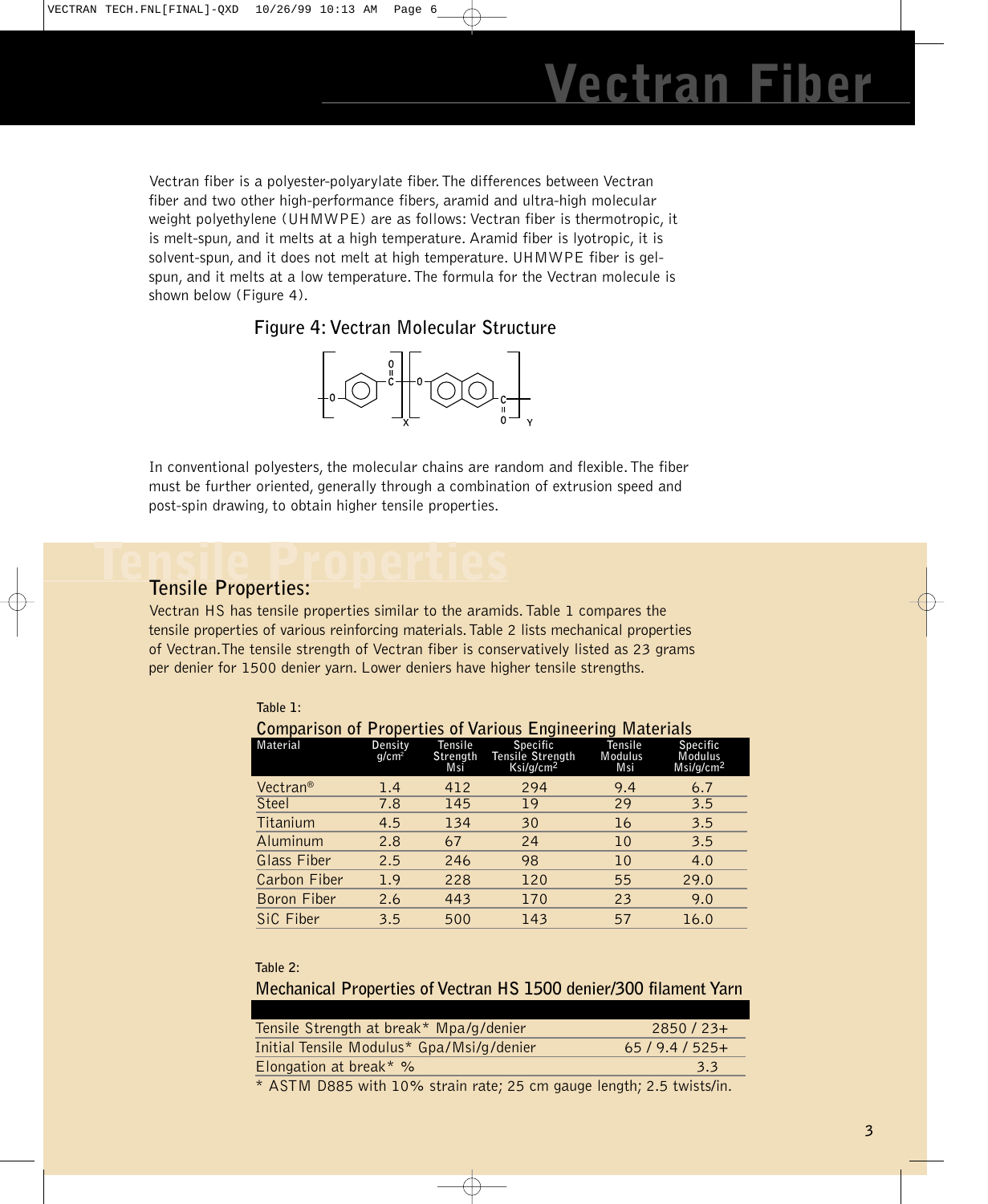### **Thermal Properties:**

Vectran HS exhibits interesting thermal properties. Compared to other fibers, Vectran thermal performance is as follows:

- Good LOI (equivalent to aramids)
- Low thermal shrinkage (hot air, boiling water and laundry)
- No melting or dripping in vertical flammability tests or 500°F hot air
- Good Thermal Protective Performance (TPP) which is a measure of a material's ability to protect the wearer from second-degree skin burn
- Good strength retention after hot air and radiant energy exposures
- Low smoke generation
- Low, negative coefficient of thermal expansion
- Excellent property retention in a broad temperature range

Table 3 compares thermal properties for various fibers:

### **Table 3: Fiber Thermal Properties**

|                               | Vectran              | Aramid       |
|-------------------------------|----------------------|--------------|
| LOI                           | $>30$                | 30           |
| M.P., °C                      | 330                  | None (Chars) |
| HAS (Hot air shrink 500°F), % | < 0.5                | 8.1          |
| BWS (Boiling water shrink), % | < 0.5                | 5.1          |
| Moisture Regain, %            | < 0.1                | 3.7          |
| <b>TGA 50%</b>                | 550                  | 560          |
| $\sim$<br>.                   | $\sim$ $\sim$ $\sim$ |              |

(Thermogravimetric Analysis @ 50% wt. Loss), °C

Vectran was exposed to a temperature range of 25-250°C for 24 hours and returned to ambient temperature. Tensile properties were then measured (Fig. 5). The strength retention of Vectran after exposure to this temperature range was superior to aramid fiber.

### **Figure 5: Strength After Thermal Exposure**

**Retention Of Fiber Strength After 24 Hour** 

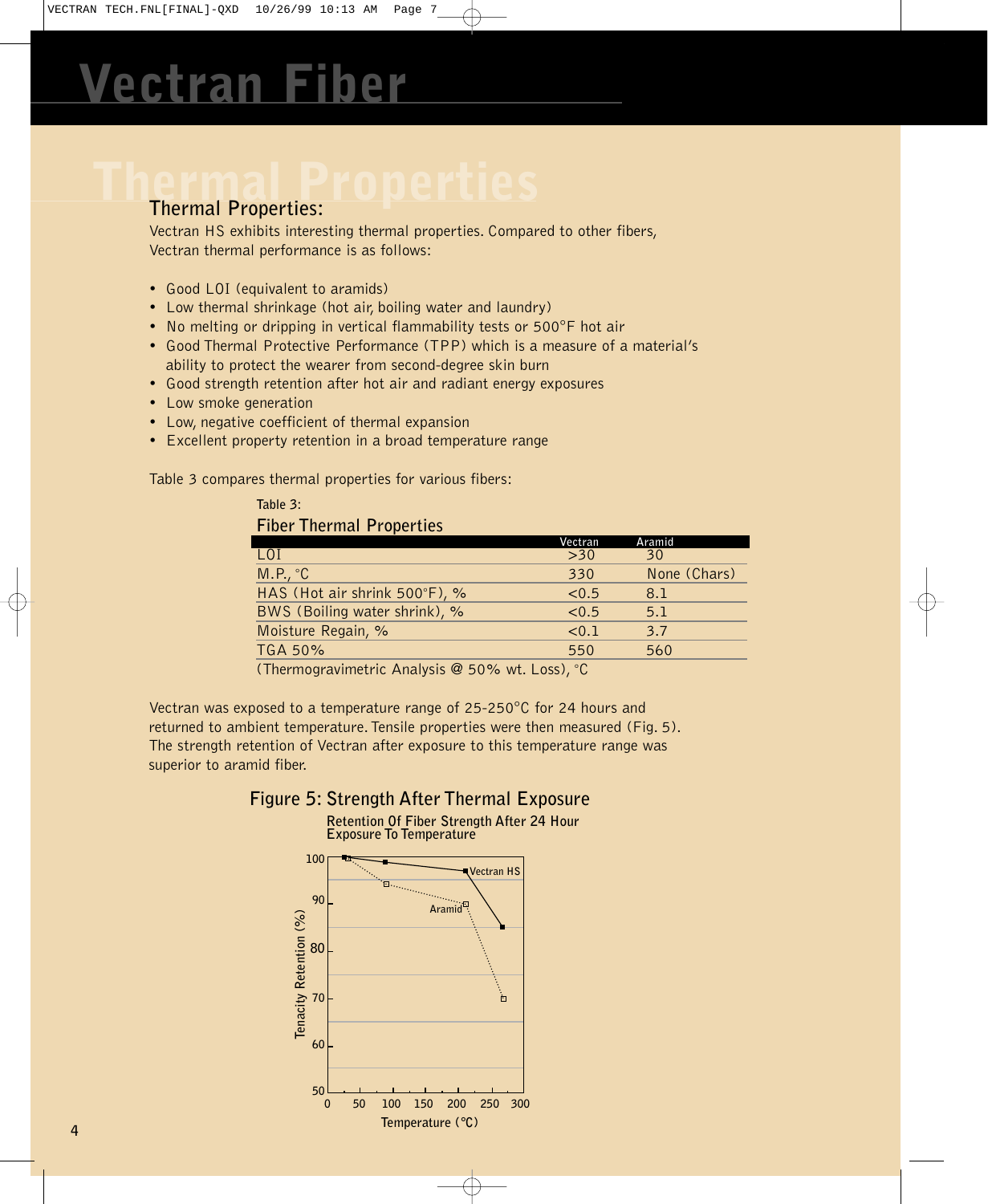Vectran samples were cycled from ambient temperature to 120°C for eight hours, returned to ambient temperature, and tested. No reduction in Vectran strength was observed after 30 cycles (Fig. 6). Similar results were observed at 195°C (Fig. 7). Again, Vectran retained tensile strength after exposure and was superior to aramid fiber.



Vectran did not retain its strength as well as aramids when tested at high temperature (Fig. 8).This is consistent with the thermoplasticity of Vectran.

Figure 9 displays the relationship between Vectran physical properties and temperature over time.

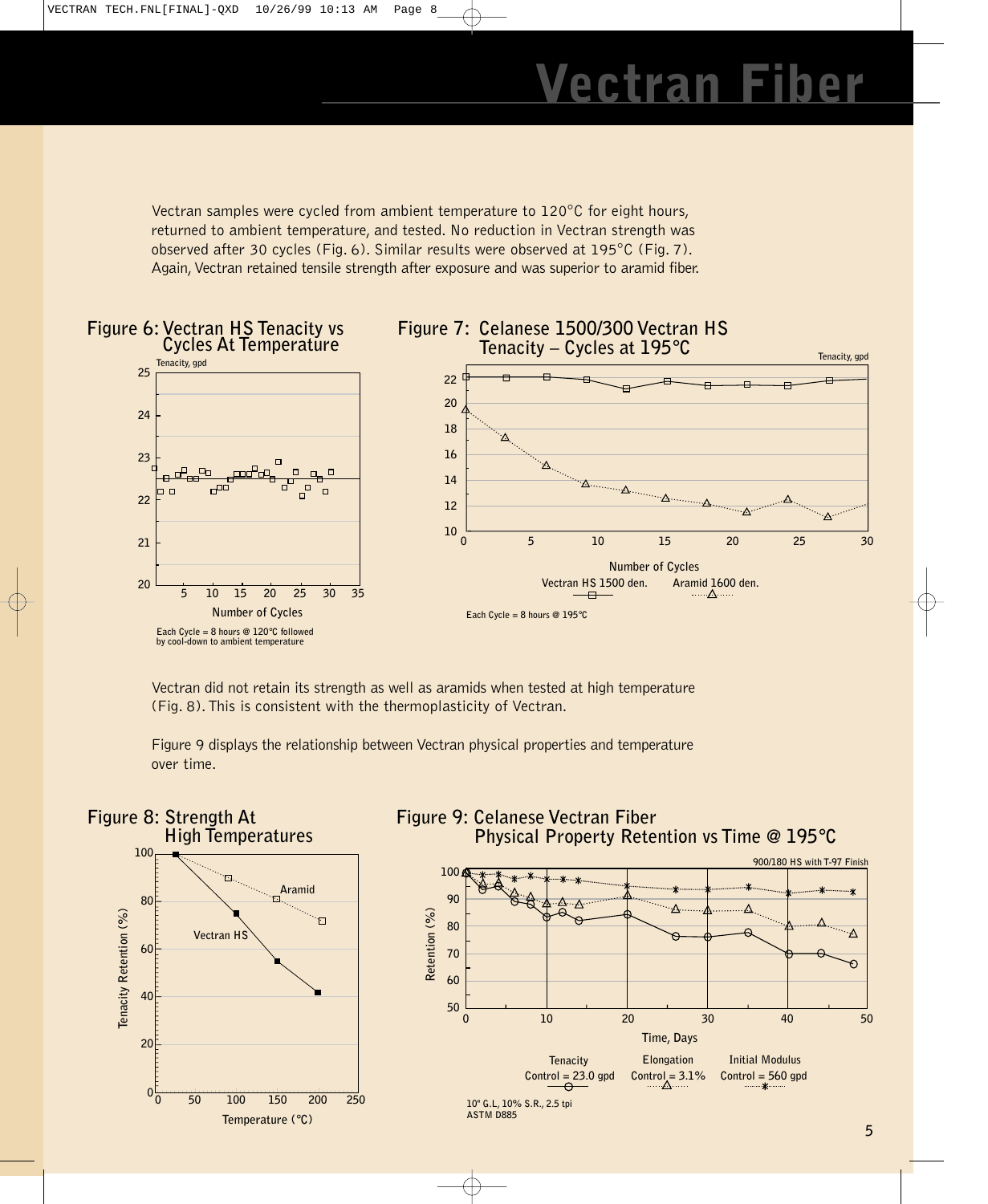**Thermal Properties** Vectra resin retains its properties very well at extremely low temperatures (Table 4). It is expected that the fiber with much higher tensile strength and modulus will behave similarly to the resin at the same low temperatures.

| Table 4:                                   |                                       |                       |                                 |  |  |  |
|--------------------------------------------|---------------------------------------|-----------------------|---------------------------------|--|--|--|
| Low Temperature Properties of Vectra Resin |                                       |                       |                                 |  |  |  |
|                                            | Temperature °F Tensile Strength (psi) | Tensile Modulus (psi) | Impact, Notched Izod (ft-Ib/in) |  |  |  |
| 73                                         | 23,000                                | 1.5 X 10 <sup>6</sup> | 13.0                            |  |  |  |
| $\overline{73}$                            | 23,000                                | 1.5 X 10 <sup>6</sup> | 13.0                            |  |  |  |
| $\overline{32}$                            | 26,000                                | 1.6 X 10 <sup>6</sup> | 12.0                            |  |  |  |
| $-220$                                     | 24,000                                | 2.1 X 10 <sup>6</sup> | 10.5                            |  |  |  |
| $-320$ (LN2)                               | 24,000                                | 2.1 X 10 <sup>6</sup> | 9.5                             |  |  |  |

Vectran has a low, negative coefficient of thermal expansion (Table 5).This is particularly beneficial for dimensional control of composites.

| Table 5:                               |                                                              |
|----------------------------------------|--------------------------------------------------------------|
| Vectran HS CTE at Various Temperatures |                                                              |
| <b>Temperature Range</b>               | <b>CTE</b><br>$(m/m - C X 10^{-6})$<br>$(in/in - oF X 10-6)$ |
| 20-145 $^{\circ}$ C or,                | $-4.8$                                                       |
| 68-293°F                               | $-2.7$                                                       |
|                                        |                                                              |
| 145-200 $^{\circ}$ C or,               | $-14.6$                                                      |
| 293-392°F                              | $-8.1$                                                       |
|                                        |                                                              |
| 200-290 $^{\circ}$ C or,               | $-26.7$                                                      |
| 392-554°F                              | $-14.8$                                                      |
|                                        |                                                              |

# **Chemical Resistance**

### **Chemical Resistance:**

Table 6 lists the chemical resistance of Vectra® A950 Resin from which Vectran® Fiber is produced. In most cases, exposure to aggressive chemicals yields no appreciable change in properties, dimensions, or weight over time. Vectra resin is hydrolytically stable, resistant to organic solvents, and stable to some acids of <90% concentration. It is also resistant to bases of <30% concentration, and it retains its chemical resistance at elevated temperatures.

The chemical resistance of Vectra A950 Resin from which Vectran Fiber is produced is listed.This data should be used as a guide only.The data indicate the test conditions and resulting ratings.These conditions represent limits of test apparatus and not necessarily limits of use. It is strongly recommended that the end user test any material in the actual chemical environment of product stream before use to determine its suitability. Changes in concentration, temperature, mixtures, or contaminants can significantly affect results. All chemical resistance data are based on average of five molded ASTM flexural test bars (5.0" X 0.5" X 0.125").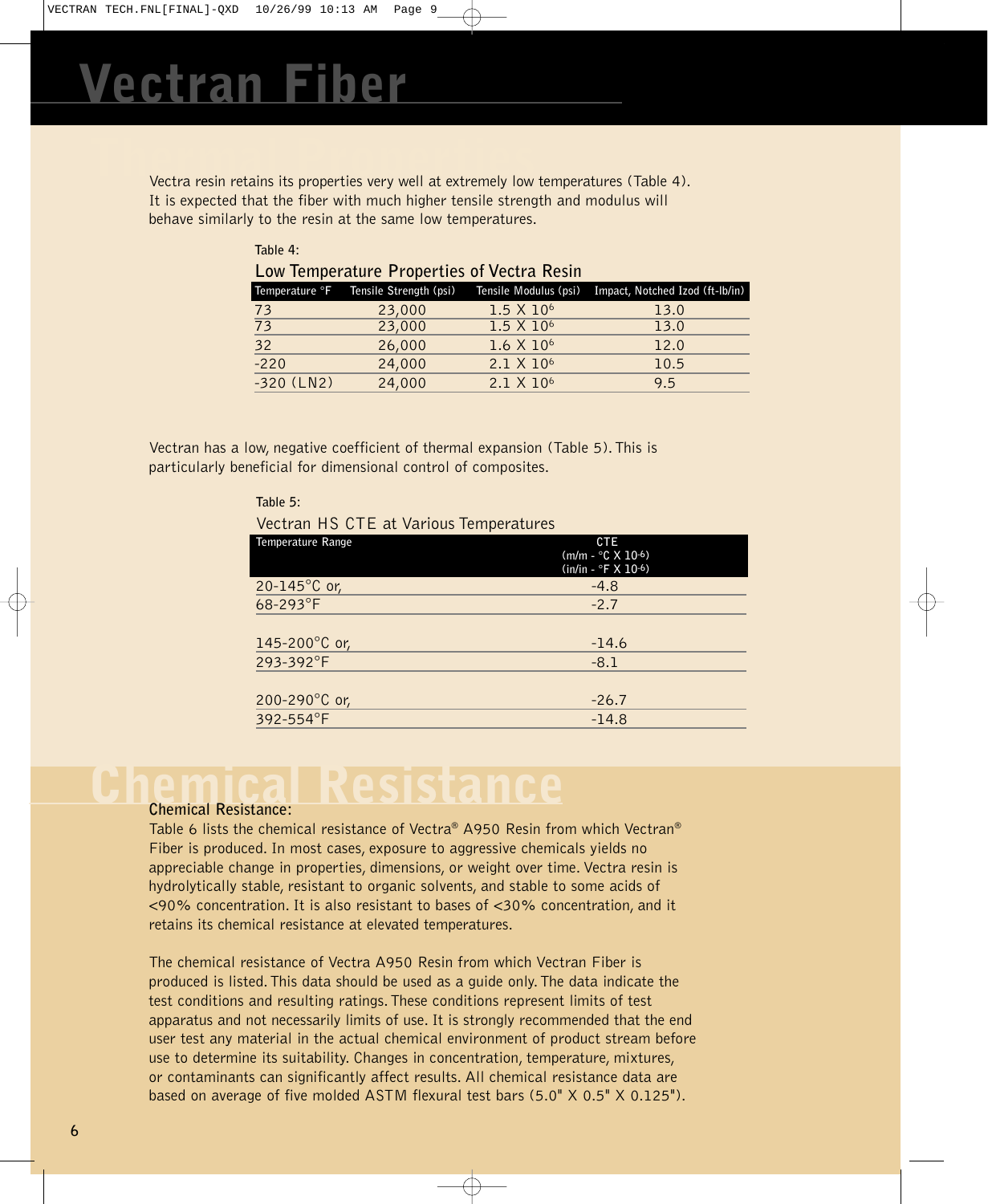### **Advanced Materials Group (AMG) Rating**

- A. Essentially no effect: Less than 5% change in mechanical properties and less than 2% change in weight and dimensions.
- B. Some change.
- C. Not recommended

**Table 6:**

### **MPE Rating System as suggested by Modern Plastics Encyclopedia 1986-87 page 422.**

- A. No significant effect: <0.5%, <0.2%, <10% change in weight, dimension, and strength, respectively; slight decoloration.
- B. Significant, but usually not conclusive: 0.5%-1.0%, 0.2%-0.5%, 10%-20% change in weight, dimension and strength respectively; discolored.
- C. Usually significant: >1.0%, >0.5%, >20% change in weight, dimension and strength respectively; distorted, warped, softened or crazed.

| Chemical Resistance of Vectra A950 Resin: |                             |             |                          |           |                |                          |  |
|-------------------------------------------|-----------------------------|-------------|--------------------------|-----------|----------------|--------------------------|--|
| Reagent                                   | Concentration Time,<br>$\%$ | Days        | Temperature<br>$\circ$ F | $\circ$ C | Rating<br>AMG  | <b>MPE</b>               |  |
| Acetic Acid (glacial)                     | 100                         | 30          | 245                      | 118       | A              | -                        |  |
| Acetone                                   | 100                         | 180         | 133                      | 56        | A              |                          |  |
| Antifreeze/Water                          | 50                          | 30          | 122                      | 50        | А              |                          |  |
|                                           | 50                          | 30          | 250                      | 121       | B              | -                        |  |
| Brake Fluid:                              | 100                         | 30          | 250                      | 121       | А              | $\qquad \qquad -$        |  |
| Castrol® TLX 988C                         |                             |             |                          |           |                |                          |  |
| Chlorine Gas (dry)                        | 100                         | 60          | 73                       | 23        | А              | А                        |  |
| Chlorine/Water                            |                             | 60          | 73                       | 23        | A              | A                        |  |
| (saturated solution)                      |                             |             |                          |           |                |                          |  |
| Chromic Acid                              | 50                          | 30          | 158                      | 70        | A              | А                        |  |
|                                           | 50                          | 60          | 158                      | 70        | А              | А                        |  |
|                                           | 70                          | 30          | 190                      | 88        | A              | B                        |  |
| Dimethyl Formamide                        | 100                         | 60          | 150                      | 66        | A              | А                        |  |
| Diphenylamine                             | 100                         | 180         | 150                      | 66        | А              | А                        |  |
| Diphenylcarbonate                         | 100                         | 10          | 482                      | 250       | $\mathsf{C}$   | $\overline{a}$           |  |
| Ethanol                                   | 100                         | 30          | 125                      | 52        | A              |                          |  |
| Ethyl Acetate                             | 100                         | 180         | 171                      | 77        | A              | $\qquad \qquad -$        |  |
| Ethylene Diamine                          | 50                          | 90          | 73                       | 23        | А              | А                        |  |
|                                           | 50                          | 180         | 73                       | 23        | А              | А                        |  |
|                                           | 100                         | 30          | 212                      | 100       | C              | $\overline{\phantom{0}}$ |  |
| Fluorinert <sup>®</sup> (FC-70)           | 100                         | $\mathbf 1$ | 419                      | 215       | А              | $\qquad \qquad -$        |  |
| Formic Acid                               | 80                          | 30          | 216                      | 104       | A              |                          |  |
|                                           | 80                          | 270         | 216                      | 104       | B              |                          |  |
|                                           | 80                          | 455         | 216                      | 104       | C              | -                        |  |
| Freon® (R-12, R-22)                       | 100                         | 30          | 175                      | 80        | $\overline{A}$ | $\overline{a}$           |  |
| Dichlorodifluoromethane,                  |                             |             |                          |           |                |                          |  |
| Chlorodifluoromethane                     |                             |             |                          |           |                |                          |  |
| Freon® 113 (@ Reflux)                     | 100                         | 60          | 117                      | 47        | А              | Α                        |  |
| Fuel C, ASTM D471                         | 100                         | 30          | 250                      | 121       | А              |                          |  |
|                                           |                             |             |                          |           |                |                          |  |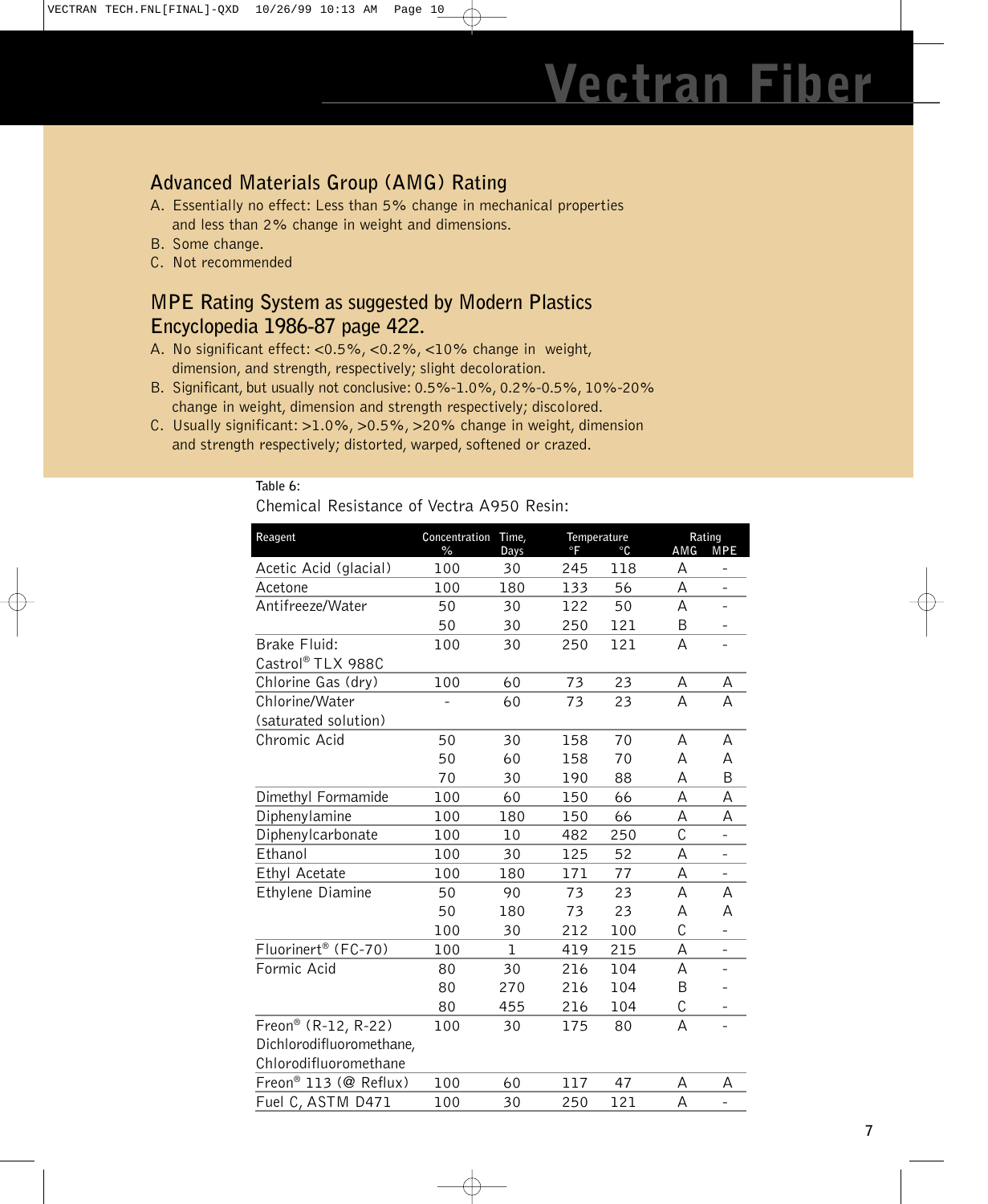# **Chemical Resistance Table 6 (cont'd):**

| rable 6 (cont'd):                  |                       |               |                   |           |                  |                           |
|------------------------------------|-----------------------|---------------|-------------------|-----------|------------------|---------------------------|
| Reagent                            | Concentration<br>$\%$ | Time,<br>Days | Temperature<br>°F | $\circ$ C | AMG              | Rating<br><b>MPE</b>      |
| (50/50 Iso-octane/Toluene)         |                       |               |                   |           |                  |                           |
| Hexafluoroisopropanol              |                       | 10            | 73                | 23        | C                |                           |
| Hydrochloric Acid                  | 37                    | 30            | 190               | 88        | А                | С                         |
|                                    | 37                    | 60, 90,       | 190               | 88        | B                | $\overline{\mathfrak{c}}$ |
|                                    |                       | 120           |                   |           |                  |                           |
| Hydrochloric Acid                  | 100                   | 30,           | 73                | 23        | C                |                           |
| (anhydrous)                        |                       | 180           |                   |           |                  |                           |
| Methanol @ Reflux                  | 100                   | 30            | 148               | 64        | Α                |                           |
| Methylene Chloride                 | 100                   | 180           | 104               | 40        | А                | $\overline{\phantom{0}}$  |
| Monochloroacetic Acid              | 100                   | 180           | 122               | 50        | А                | $\overline{\phantom{0}}$  |
| Nitric Acid                        | 50                    | 30            | 158               | 70        | А                | Α                         |
|                                    | 50                    | 60            | 158               | 70        | А                | А                         |
|                                    | 70                    | 30            | 190               | 88        | B                | C                         |
| Nitrobenzene                       | 100                   | 30            | 150               | 66        | А                | $\overline{\phantom{a}}$  |
| Nitroglycerin                      | 100                   | 30            | 150               | 66        | А                | $\overline{\phantom{0}}$  |
| Oil, Motor Oil 10-30W              | 100                   | 30            | 250               | 121       | А                | -                         |
| Oil, Silicone<br>Pentafluorophenol | 100<br>100            | 30            | 392               | 200<br>60 | А<br>$\mathsf C$ | -                         |
| Phenol                             | 100                   | 10<br>180     | 140<br>212        | 100       | A                | -<br>$\qquad \qquad -$    |
| Skydrol®                           | 100                   | 30            | 160               | 71        | А                | $\overline{\phantom{0}}$  |
| Sodium Hydroxide                   | 5                     | 30            | 73                | 23        | А                | А                         |
|                                    | 5                     | 90            | 73                | 23        | А                | Α                         |
|                                    | 5                     | 7             | 158               | 70        | Α                | A                         |
|                                    | 5                     | 30            | 158               | 170       | А                | B                         |
|                                    | 5                     | 60            | 158               | 70        | B                | C                         |
|                                    | 10                    | 30            | 73                | 23        | А                | А                         |
|                                    | 10                    | 90            | 73                | 23        | А                | А                         |
|                                    | 10                    | 30            | 190               | 88        | B                |                           |
|                                    | 30                    | 30            | 190               | 88        | С                | -                         |
| Sour Gas                           | 100                   | 30            | 250               | 121       | A                | $\overline{\phantom{0}}$  |
| 70/30 Heptane Toluene,             |                       |               |                   |           |                  |                           |
| Copper ion, t-Butyl                |                       |               |                   |           |                  |                           |
| Hydroperoxide                      |                       |               |                   |           |                  |                           |
| Sulfuric Acid                      | 50                    | 60            | 190               | 88        | A                | А                         |
|                                    | 70                    | 5             | 375               | 190       | С                |                           |
|                                    | 93                    | 8             | 73                | 23        | Β                |                           |
|                                    | 93                    | 30            | 250               | 121       | C                |                           |
| Toluene                            | 100                   | 180           | 232               | 111       | А                | -                         |
| Trichloroethane                    | 100                   | 90            | 150               | 66        | А                | $\overline{\phantom{0}}$  |
| Unleaded Gasolene                  | 100                   | 30            | 250               | 121       | А                | $\overline{a}$            |
| Unleaded Gasolene                  | 90                    | 30            | 250               | 121       | B                |                           |
| w/10% Methanol                     |                       |               |                   |           |                  |                           |
| Urea                               | 46                    | 60            | 190               | 88        | B                |                           |
| Water, Liquid                      | 100                   | 10            | 250               | 121       | Α                | -                         |
| Water, Steam                       |                       | 60            | 250               | 121       | B                | $\overline{a}$            |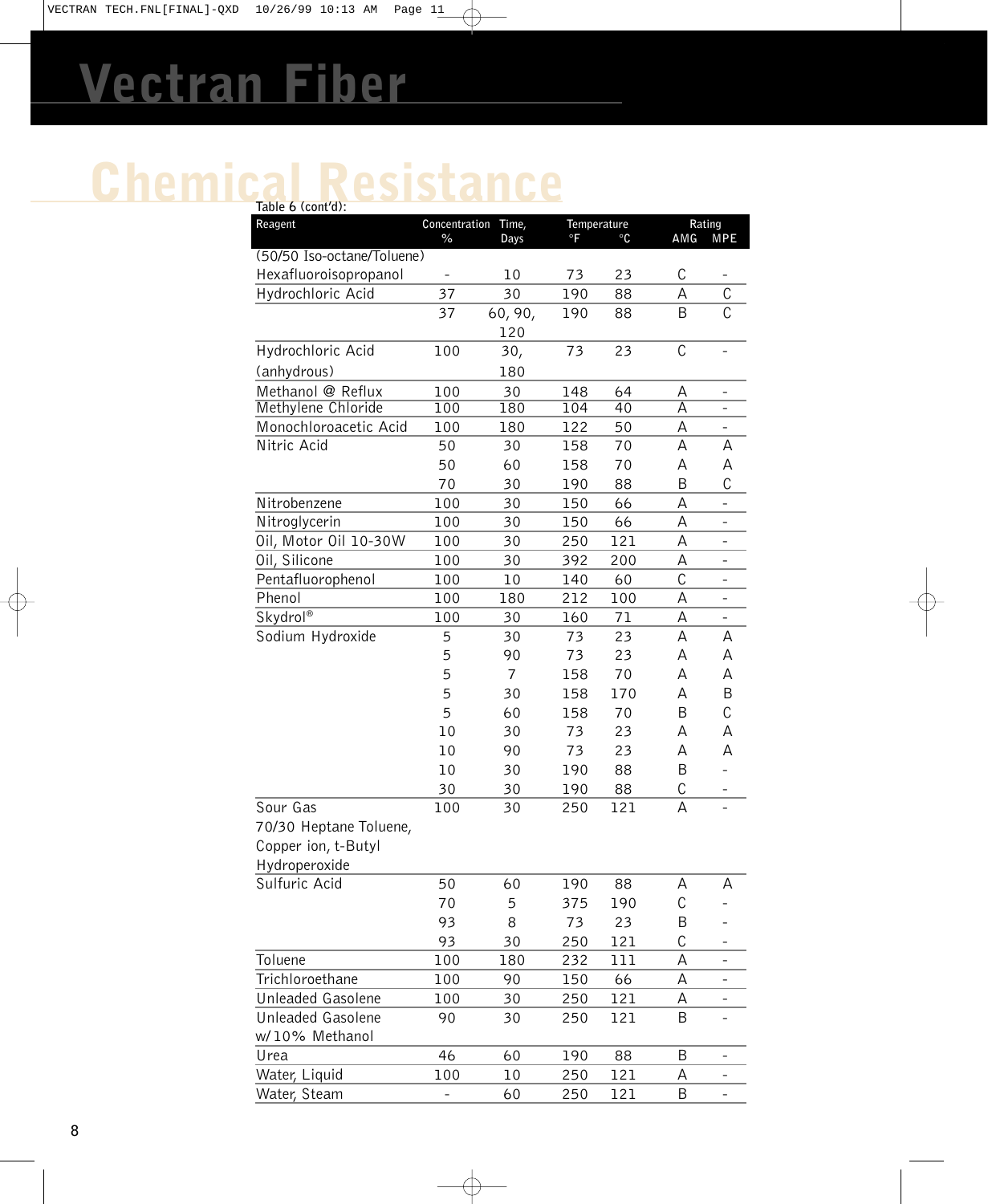Table 7 shows the strength retention of Vectran HS fiber after exposure to selected chemicals.

| Table 7:                                                    |                       |                   |                     |                         |
|-------------------------------------------------------------|-----------------------|-------------------|---------------------|-------------------------|
| Vectran HS Fiber Strength Retention After Chemical Exposure |                       |                   |                     |                         |
| Chemical                                                    | Concentration<br>$\%$ | Temperature<br>°C | <b>Time</b><br>Days | Strength<br>Retention % |
| Acetone                                                     | 100                   | 20                | ٦                   | 95                      |
| Nitric Acid                                                 | 70                    | 20                | ı                   | 76                      |
| Hydrochloric Acid                                           | $PH=1$                | 20                | ı                   | 99                      |
|                                                             |                       | 70                |                     | 95                      |
| Perchloroethylene                                           | 100                   | 20                | ı                   | 92                      |
| Sodium Hydroxide                                            | $PH=13$               | 20                | ٦                   | 100                     |
|                                                             |                       | 70                | 7                   | 91                      |
| Sulfuric Acid                                               | 10                    | 20                |                     | 93                      |
|                                                             |                       |                   |                     |                         |

Aramid fibers have poor resistance to bleach and UHMWPE fibers are sensitive to high temperatures associated with drying. Therefore the cost and performance of safety wear improves when garments can resist exposure to bleach and are durable enough to resist multiple wash/dry cycles without loss of strength or shape change due to shrinkage. Figure 10 compares the tensile strength of Vectran HS vs. Aramid after exposure to various concentrations of bleach.

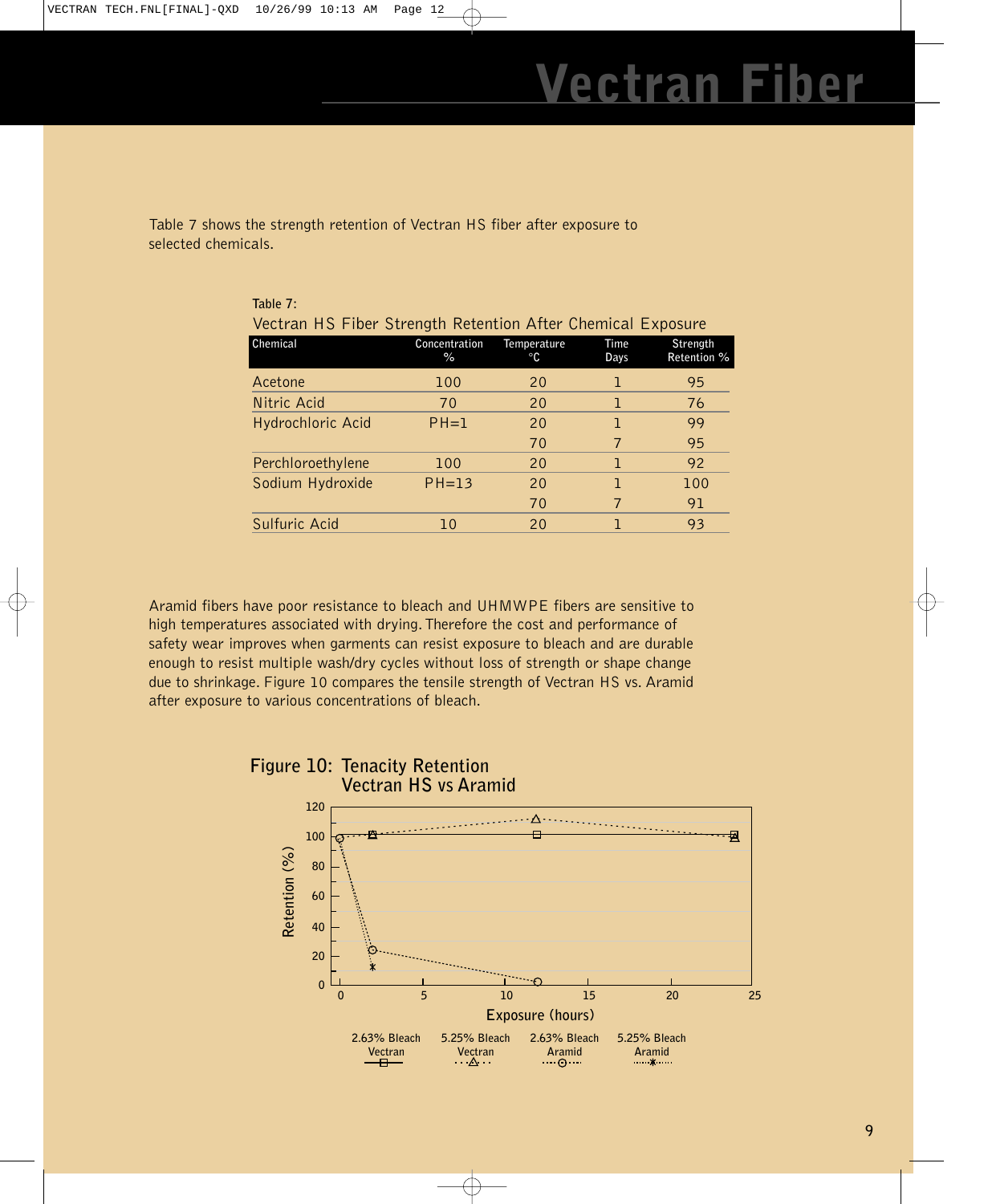### **Creep Creep:**

Creep is the continued extension of a material when subjected to long-term loading. Resistance to creep is a critical component in material selection for many applications requiring long-term property retention (e.g. sailcloth, halyards, bowstring, marine cables, robotic tendons, etc.).

An important property for certain rope applications, creep was measured on Vectran fiber, braid, and wire-rope constructions. For fiber creep tests, the change in distance was measured between two defined points, initially 2.0 m apart, on a 1500 denier/300 filament thread-line hanging vertically under load. With no twist in the fiber, no creep was observed in samples loaded to 25 and 33% of breaking load after 569 days. With 1.0 turn/cm. in the fiber, no creep was observed in a sample loaded to 50% of breaking load after 115 days, at which time the test was terminated.

A major aerospace company conducted creep tests on Vectran braid.This company measured the change in distance between two defined points on a sample loaded to 37% of the rated breaking load of the braid. After initial construction adjustment, no creep growth was observed after 180 days.

A manufacturer of high performance ropes conducted a stress-relaxation test on a 1/2" Vectran wire-rope construction.The test sample was tensioned to a fixed load; tensions were recorded periodically from load cells at each end of the sample. As creep occurred, the load decreased, and the sample was subsequently re-tensioned back to the original load.Test results are compared with those for similar tests on aramid and UHMWPE wire-rope constructions in Figure 11. Creep was not observed on the Vectran rope. Lack of creep under simple loads up to 50% of breaking strength is one of the unique and most beneficial characteristics of Vectran fiber.



**Figure 11: Vectran HS Wire Rope Creep**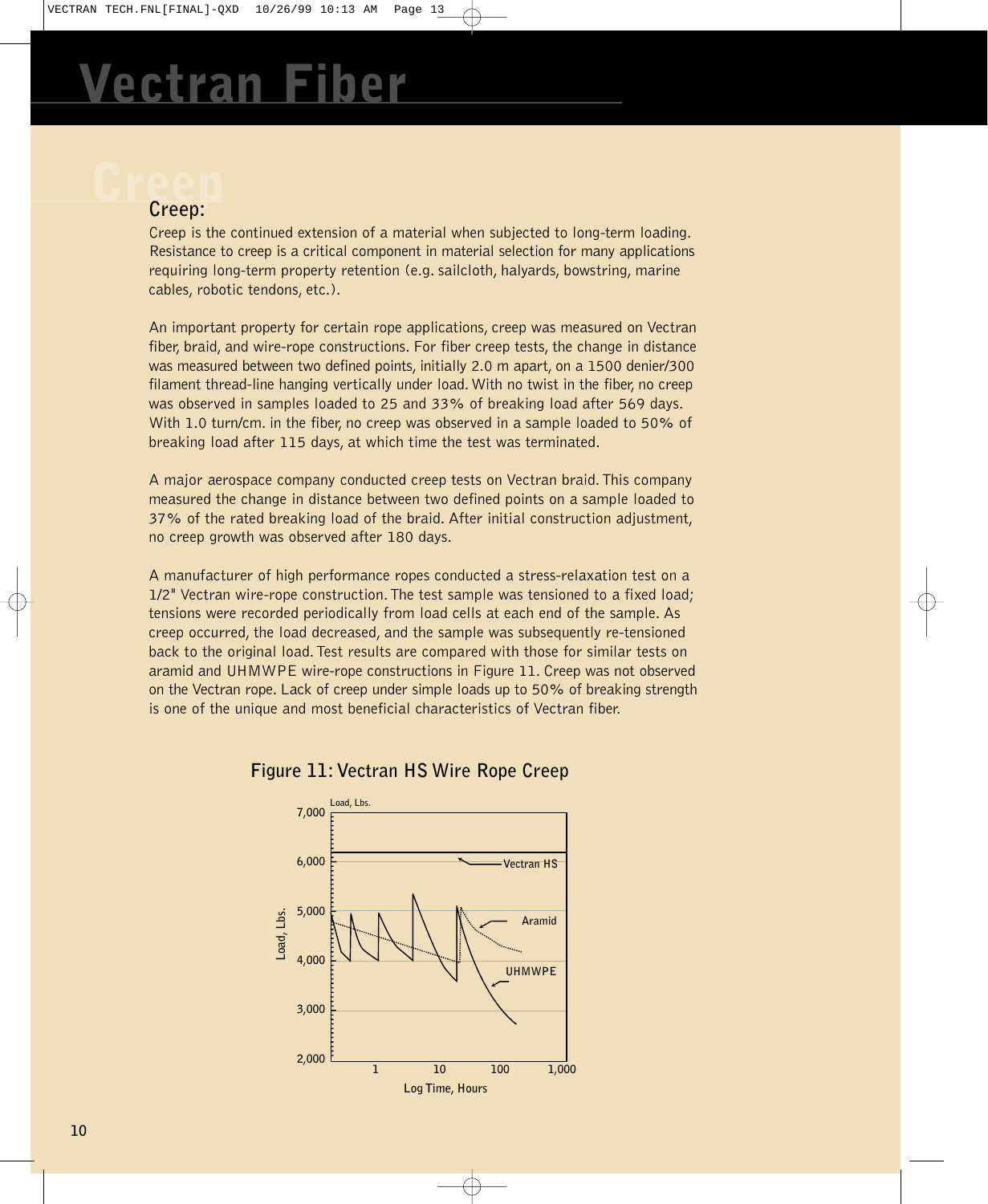# Resistance

### **Abrasion Resistance:**

Test procedures for determining abrasion resistance in the rope and cable industry reflect particular use requirements rather than adherence to a widely accepted industry standard. An independent rope and cordage industry test facility conducted abrasion tests on 1500 denier thread-lines to obtain a qualitative comparison of abrasion resistance between Vectran HS and Aramid.The test configuration is shown in Figure 12. Cycles-to-failure were recorded by using the test arrangement described by the testing facility.The higher the number of cycles-to-failure, the better was the abrasion resistance of the sample. Failure was defined as the threadline breaking. For wet testing, samples were soaked in water for one hour; the test was then conducted in a beaker of water with the crossover twist fully submerged. When a marine finish was applied to Vectran HS and aramid, Vectran HS showed significantly better results (Table 8) in both dry and wet tests.

| Table 8:                     |            |                     |
|------------------------------|------------|---------------------|
| Fiber Abrasion of Vectran HS |            |                     |
|                              |            | Cycles-to-failure*  |
| Test Load lbf                | 1.10 $lbf$ | 1.75 $\mathsf{lbf}$ |
| Dry Test                     |            |                     |
| Vectran HS                   | 12987      | 3581                |
| Aramid                       | 939        | 422                 |
| <b>Wet Test</b>              |            |                     |
| Vectran HS                   | 30519      | 16524               |
| Aramid                       | 3029       | 1719                |

\*1500 denier threadline without twist. Wet data after one hour soak. Marine finish applied to Vectran and Aramid

### **Figure 12: Yarn-On-Yarn Abrasion Test Set-Up**

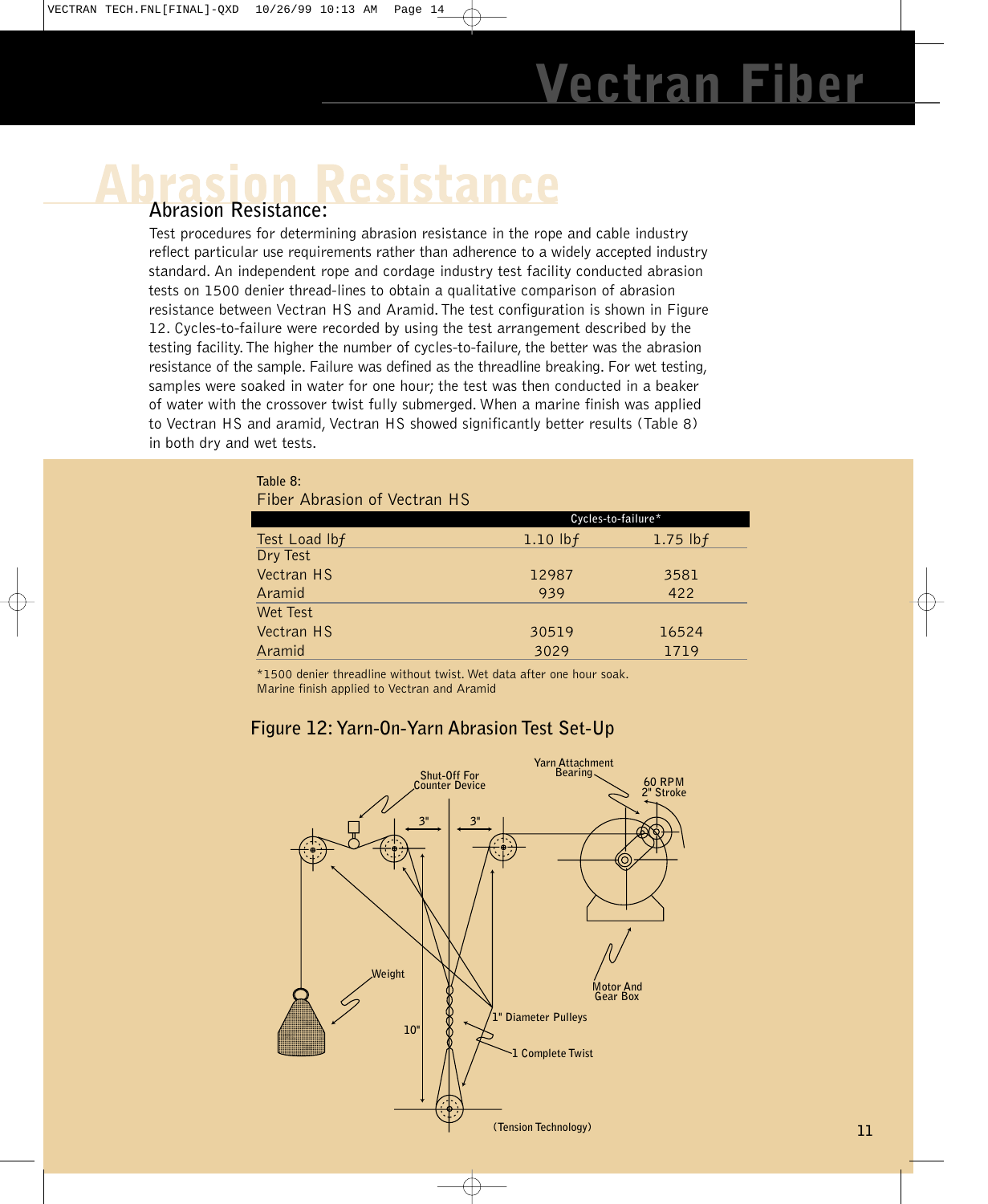**Abrasion Resistance** Samples of Vectran HS 1500/300 fiber with T-97 finish were evaluated on an eight position yarn-on-yarn tester versus a range of competitive yarns including Aramid A, Aramid B, Aramid C, Aramid D, and UHMWPE. Dry/wet testing included eight replicates. Results are shown in Tables 9 and 10 respectively. Samples tested contained no twist. Previous tests confirmed that twist level in fiber samples has a dramatic impact on abrasion resistance. In general, twist improved the abrasion resistance of Vectran and detracted from UHMWPE. Submersion in water offers some lubrication improvement for Vectran. UHMWPE showed greater improvements.The Aramid group of fibers all performed worse in water.

| Comparative Testing of Yarn-on-Yarn Abrasion Resistance, Dry/No-Twist |                   |           |     |  |  |  |
|-----------------------------------------------------------------------|-------------------|-----------|-----|--|--|--|
|                                                                       | Cycles-to-Failure |           |     |  |  |  |
| Yarn                                                                  | Average           | <b>SD</b> | %CV |  |  |  |
| 1500d Vectran HS T-97                                                 | 16672             | 2418      | 15% |  |  |  |
| 1500d Aramid A                                                        | 1178              | 115       | 10% |  |  |  |
| 1420d Aramid B                                                        | 718               | 68        | 10% |  |  |  |
| 1500d Aramid C                                                        | 974               | 97        | 10% |  |  |  |
| 1500d Aramid D1                                                       | 1510              | 55        | 4%  |  |  |  |
| 1500d Aramid D2                                                       | 1773              | 228       | 13% |  |  |  |
| 1600d UHMWPE                                                          | 8518              | 424       | 5%  |  |  |  |

**Table 9:**

| Table 10: |  |
|-----------|--|
|           |  |
|           |  |

Comparative Testing of Yarn-on-Yarn Abrasion Resistance, Wet/No-Twist

|                       | Cycles-to-Failure |           |     |  |  |  |
|-----------------------|-------------------|-----------|-----|--|--|--|
| Yarn                  | Average           | <b>SD</b> | %CV |  |  |  |
| 1500d Vectran HS T-97 | 21924             | 6292      | 29% |  |  |  |
| 1500d Aramid A        | 705               | 202       | 29% |  |  |  |
| 1420d Aramid B        | 258               | 34        | 13% |  |  |  |
| 1500d Aramid C        | 486               | 143       | 29% |  |  |  |
| 1500d Aramid D1       | 990               | 145       | 15% |  |  |  |
| 1500d Aramid D2       | 758               | 187       | 25% |  |  |  |
| 1600d UHMWPE          | 23619             | 6108      | 26% |  |  |  |

Abrasion test comparisons of Vectran and aramid braids were conducted by a highperformance rope and cable company using the test shown schematically in Figure 13. Without marine finish on the braid, Vectran outperformed aramid (Table 11). With marine finish applied to both Vectran and aramid braids, Vectran again showed superior abrasion resistance.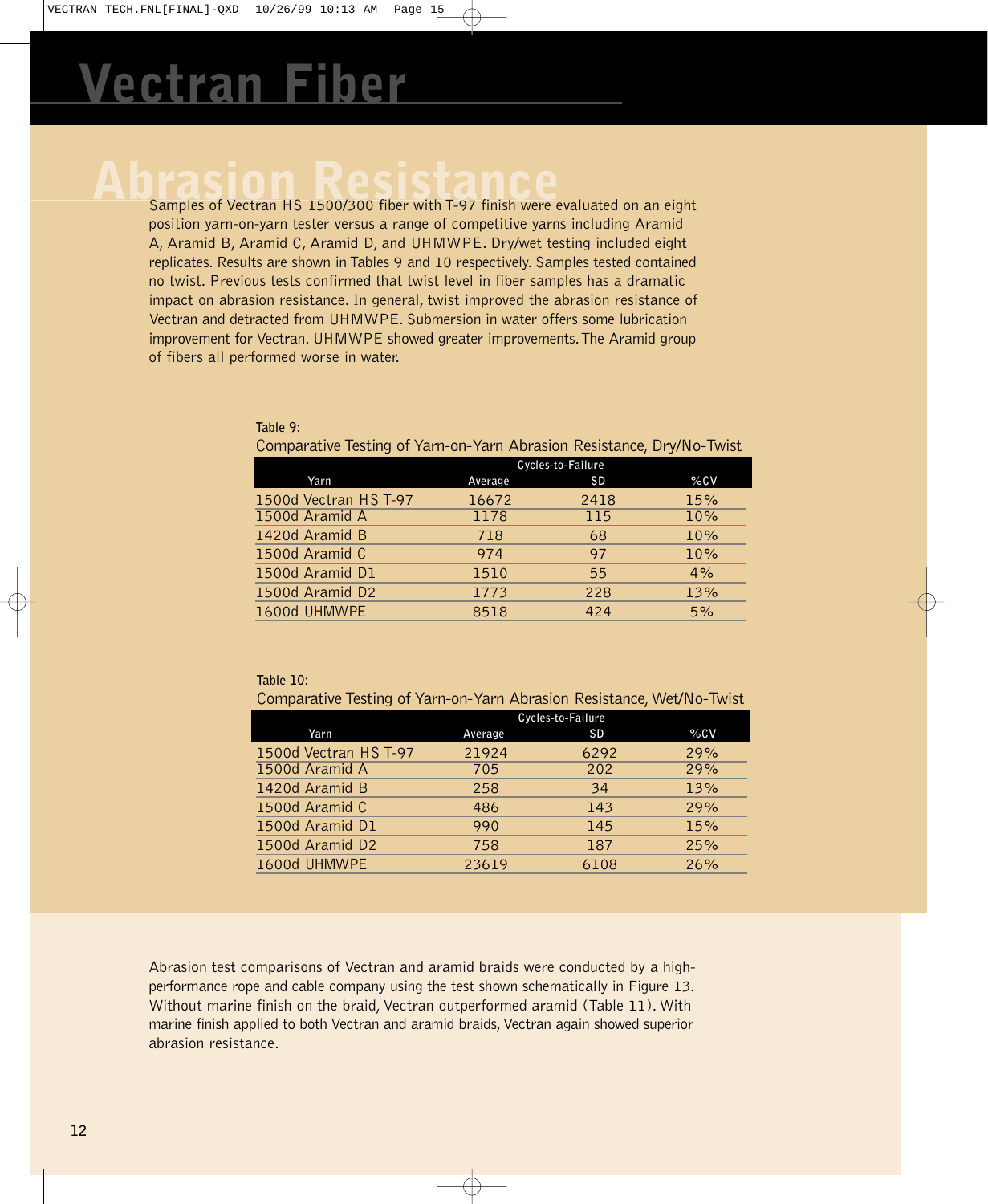### **Figure 13: Rope Abrasion Test Set-Up**



### **Table 11:** Braid Abrasion of Vectran HS\*

|                            | Cycles-to-Failure |        |  |
|----------------------------|-------------------|--------|--|
|                            | Vectran HS        | Aramid |  |
| 600 lbf Load               |                   |        |  |
| Without marine finish      | 286               | 83     |  |
| With marine finish applied | 1250              | 93     |  |

<sup>\*</sup>Eight-strand plain braid 64X1670-dtex threadlines All tests dry

Another high-performance rope and cable company conducted bend-over-sheave tests on a Vectran HS wire rope construction. Celanese standard finish was applied to Vectran HS fiber prior to rope manufacture.The rope performed well with increasing load (Figure 14). Good abrasion resistance in the presence of a lubricant, whether the lubricant is water or a more sophisticated finish, is an attribute of Vectran fiber.



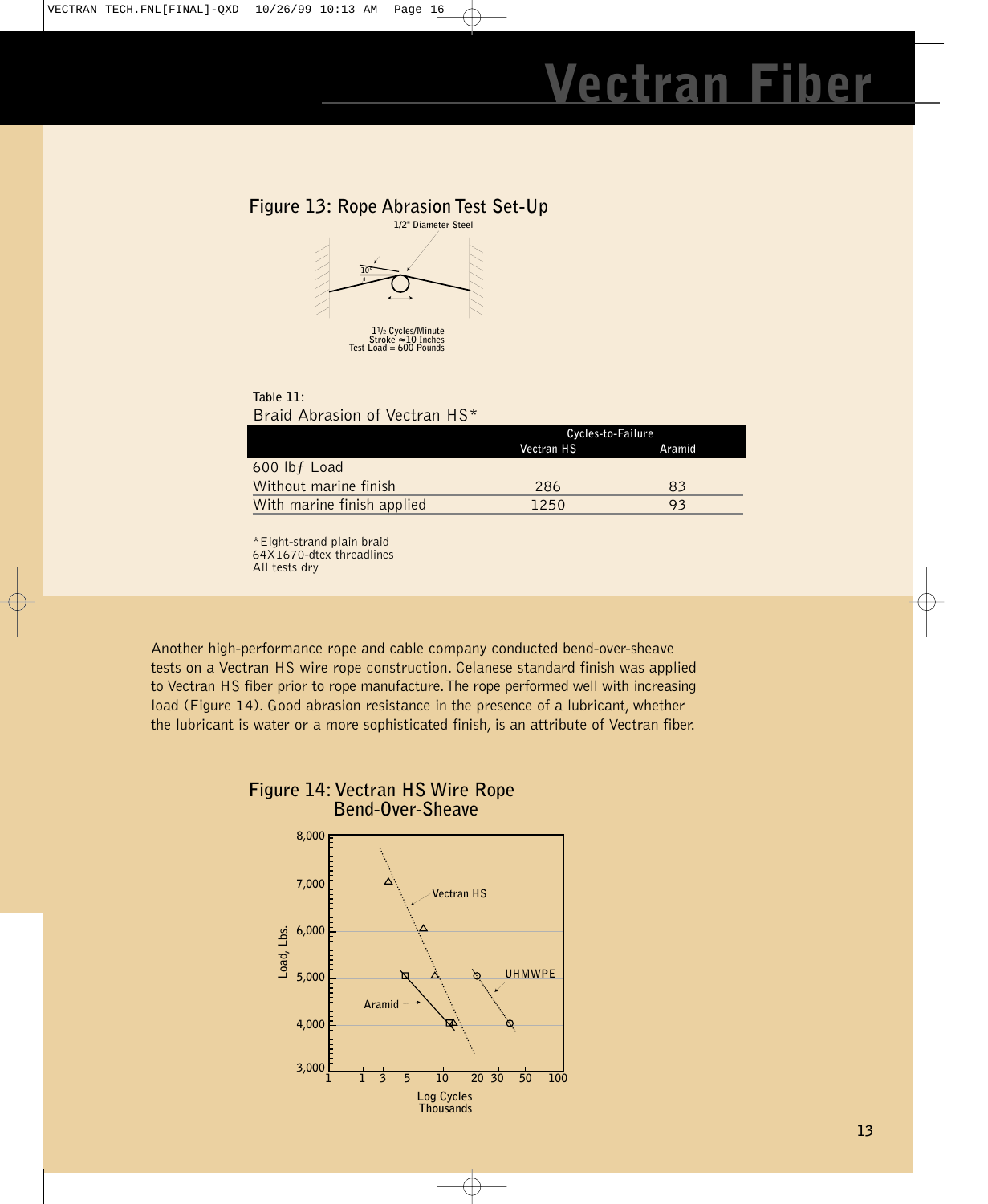# **Van**

# **Compression /Flex Fatigue Compression/Flex Fatigue:**

### The microfibril, is the fundamental building block in polymers made from flexible linear molecules. Microfibrils are observed in highly oriented, high modulus fibers such as the lyotropic aramids and the thermotropic liquid crystal polymers (Vectran).These fibers have in common a factor of ten, weaker compressive strength than tensile strength. Failure generally occurs by strain localization or energy absorption via formation of kink bands and by fibrillation.The molecular basis of kink band formation has been a subject of a number of studies.The highly oriented Vectran and aramid fibers have ordered microfibrils arranged parallel to the fiber axis.This orientation provides the excellent stiffness, or high modulus, as well as good tensile strength. Folding yarns or fabrics causes compressive strain resulting in local, microfibrillar misorientation, which appears as a kink band. Kink bands form in the three-dimensionally crystalline aramid fibers and in the liquid crystalline Vectran fibers. It seems apparent that the fibers do not need to be crystalline to form kink bands.Typically, the kink bands are at a local, high angle bending along the chain axis.The boundaries are well defined and can be observed in PLM (polarized light microscopy) as dark bands or stripes at about 45° to the fiber axis. The kink bands may be dislocations due to a buckling and breaking of the stiff polymer chains. High resolution imaging by transmission electron microscopy shows chain buckling. Scanning tunneling microscopy shows buckling as well as local microfibrils, about 10 nm in diameter, which appear to be broken. Once enough microfibrils are broken with the kink band, the entire fiber will fail.

Recent unpublished work, described here, addressed the specific failure mechanisms of aramid and Vectran fibers resulting from flexing or folding (Linda Sawyer / Ticona). In this study, individual yarns of Vectran HS, Aramid A and Aramid B were folded in a folding endurance tester (Tinius Olsen / M.I.T.) (Figure 15) for various numbers of cycles and to failure. Yarns were examined by (PLM) and scanning electron microscopy to assess the failure mechanism as a function of folding cycles. Folded yarns that had not failed were tested for tensile strength retention (Figure 16).

### **Figure 15: Folding Endurance Tester (Tinius Olsen / M.I.T.)**



**Flex/Fold Resistance Cycles to Failure 400 Denier Filament Yarn**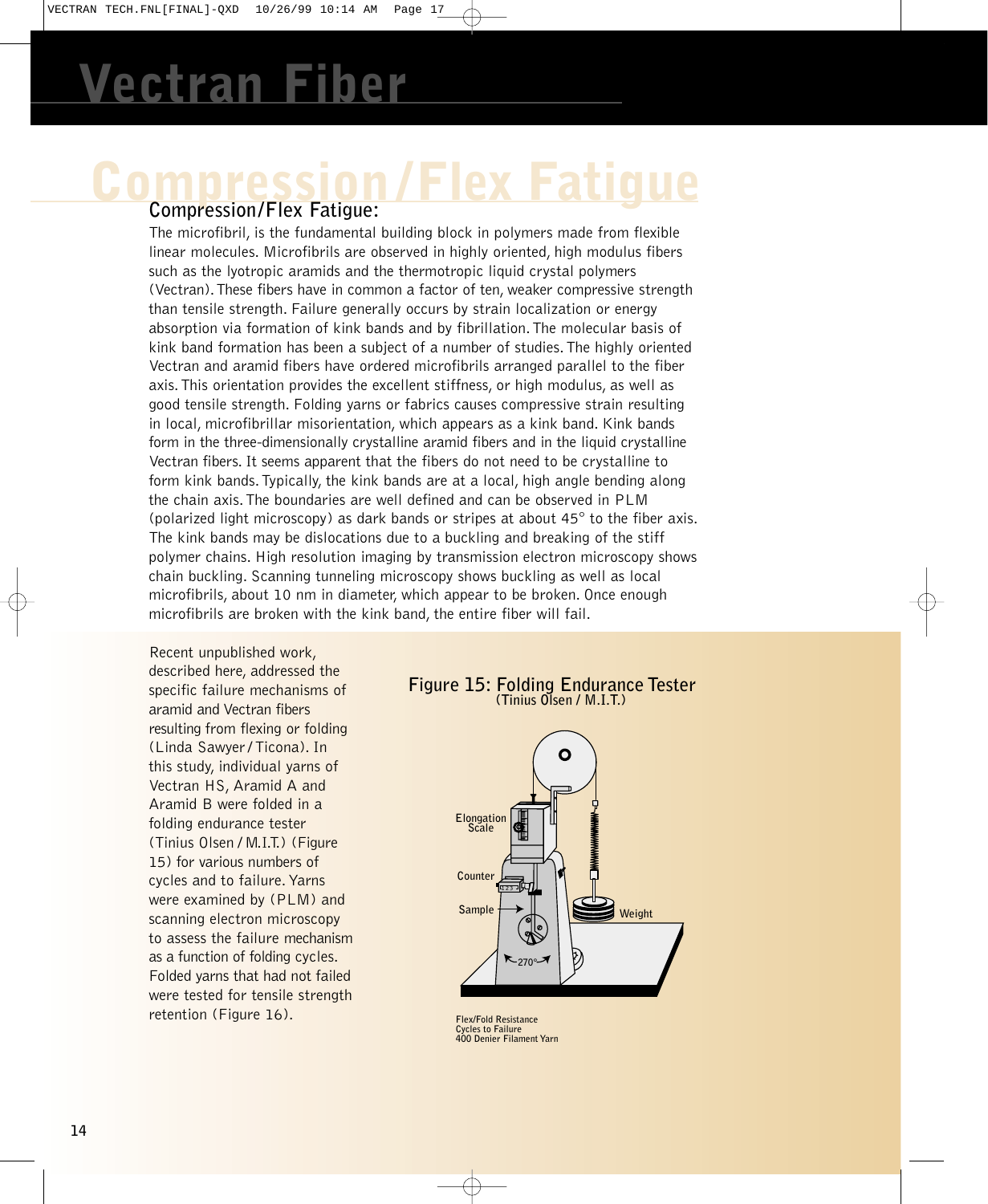



It is well known that the folding endurance of Vectran is significantly greater that that for aramids. Aramid yarns were flexed to failure, and also flexed to 50% tensile strength retention. At about 1,000 cycles, aramid yarns retain 50% of their initial tensile strength whereas Vectran HS retains ca. 93% of its tensile strength. Aramid has only 36% strength retention at 3,000 cycles whereas this level of strength retention is reached for Vectran at nearly five times that number of cycles, at 15,000 cycles. Yarns folded for 500, 1,000, 1,500, etc. cycles as well as after total failure, were examined by microscopy techniques to assess the failure mechanisms. It is interesting to note that although the compressive strength of the fibers are generally thought to be similar, the resistance to failure in the folding test and the mechanism of failure was very different. In the case of both aramid yarns, even 500 to 1,000 cycles resulted in major fibrillation of the individual fibers in the yarn. Fibers were split apart and the yarns appeared very "fuzzy". After breaking during testing, individual fibers appeared to have fibrils and microfibrils at the fiber ends.The Vectran fibers formed kink bands with the numbers of kink bands increasing with the number of flex cycles. After folding for thousands of cycles (>15,000 cycles) the Vectran fibers appeared to fail at the kink bands, most likely due to tensile failure. However, it is clear that the energy absorbed by kink band formation resulted in nearly five times the resistance to failure in flex folding.Therefore, the flex folding is a more severe limitation for aramid than for Vectran yarns.

An aerospace company using their proprietary coating system coated fabric candidates (Vectran and an aramid) in an identical manner. After coating, test specimens were cut in the warp direction for tensile testing. Specimens contained an equal number of warp yarns for its entire length. Test specimens measured one inch in width by 60 inches in length. Tensile testing was in accordance with FED-STD-191, Test Method 5102. Special tests simulated hard creasing and folding.The 1" X 60" test specimen described above was first folded in half upon itself. A 10 pound steel roller was then dragged over the creased area.The specimen was then folded back upon itself in the opposite direction and rolled again.This procedure defined a single cycle.Tensile strength measurements occurred after a predetermined number of cycles. After 100 flex cycles, the Vectran fabric lost 0.8% tensile strength while the aramid fabric lost 22.9% tensile strength. Breakage occurred at the crease with the aramid fabric but away from the crease with the Vectran fabric.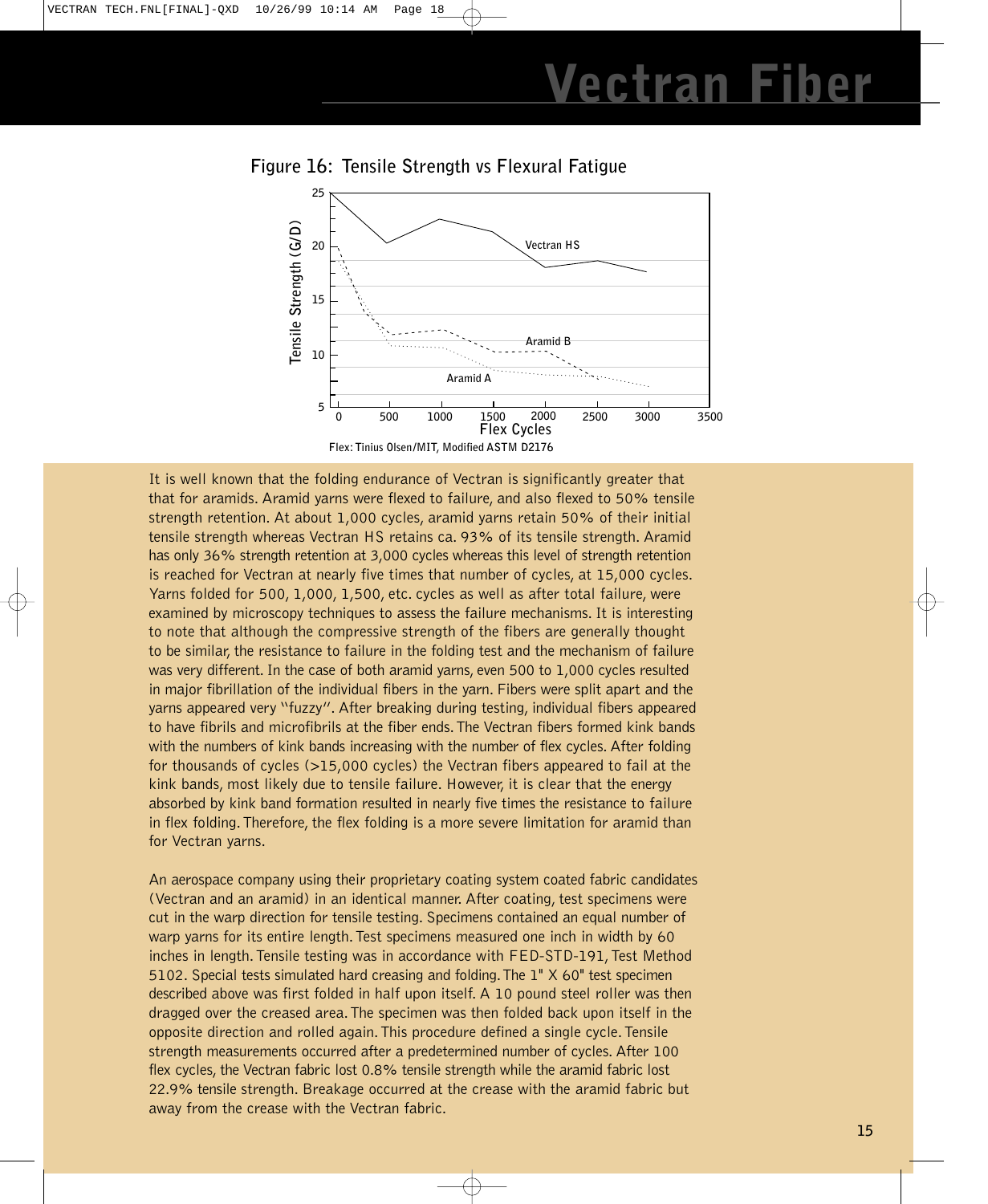# **Comprehensive Company employed a "whipper" tester to conduct fatigue tests**

on Vectran braid samples 18 m long and 6.4 mm in diameter.Tension in the braid was 1000 lbf, and cycling was done at 10 Hz, with a 2.8 cm amplitude. Vectran braid strength was reduced 10% after one million cycles compared with a reduction of 30% for aramid braid.The Vectran braid exhibited no further reduction in strength up to five million cycles, the test limit.

Flex fatigue is a critical concern in sailcloth. Using a Tinius Olsen/M.I.T. folding endurance tester, the flex fatigue of 400 denier threadlines was compared.The fiber sample is loaded with a specified weight and oscillated through a 270° angle at a rate of 175 cycles/minute (ASTM D-2176).The results of three tests per fiber are in Table 12. Sailcloth manufacturers confirmed these tests.

| TABLE IL.                                                      |                     |             |  |
|----------------------------------------------------------------|---------------------|-------------|--|
| Flex cycles-to-failure for 400 denier samples and 1.36 kg Load |                     |             |  |
|                                                                | M Cycles-to-Failure |             |  |
|                                                                | Average             | Range       |  |
| Vectran HS                                                     | 18.1                | 16.5-19.8   |  |
| Aramid A                                                       | 1.3                 | $0.7 - 1.6$ |  |
| Aramid B                                                       | 2.2                 | $1.3 - 3.6$ |  |

**Table 12:**

# **Pin Diameter Pin Diameter:**

Celanese contracted aerospace and rope manufacturers to conduct pin diameter tests on Vectran braid and wire rope, respectively.The test configurations are shown in Figure 17.

### **Figure 17: Cord Test Sample Dimensions**





**B. Wire Rope**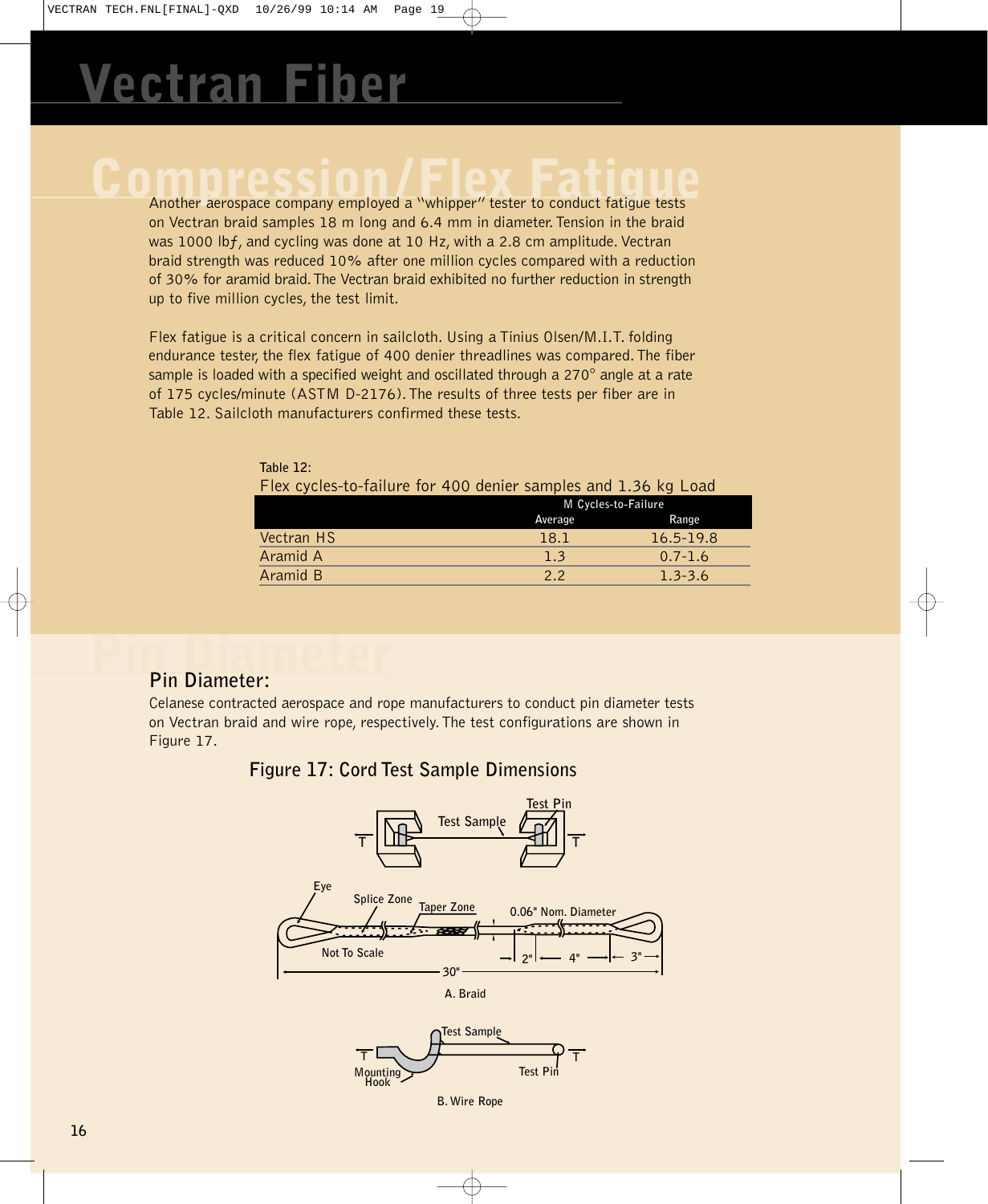For the braid tests, each sample was 30 inches long and eye spliced on both ends with a long taper to minimize stress concentration where the splice begins. Each sample was tensioned three times to half its breaking strength to remove construction slippage before being tensioned to break. Pin diameters ranged from 0.110 inches to 0.31 inches. D/d (pin diameter/rope

diameter) ranged from 1.5 down to 0.7 (A braid  $D/d \ge 1.0$ is recommended, see figure 23). For the larger wire rope tested, each sample was cycled five times 0-5,000 lbs., five times 0-10,000 lbs. and tensioned to break.The rope diameter was 0.5 inches; D/d ranged from 7.56 down to 2.28.

Vectran braids showed no decrease in break strength with decreasing D/d. Furthermore, breaks occurred in the middle of the sample and not at the pins. For the 0.5 inch diameter wire rope construction,Vectran had a higher break strength than aramid over the range of pin diameters tested (Figure 18).While no change in Vectran braid break strength was observed with decreasing pin diameter, a decrease was observed for the Vectran wire rope construction.The filaments in a braid construction are able to move easier. They share load better, reduce compression, and reduce tension differences between individual filaments.

## **Figure 18: Break Strength vs D/d Wire Rope Construction**



# **/Impact Resistance**

### **Vibration Damping / Impact Resistance:**

Sports applications contain Vectran due to a combination of unique properties. Vectran does not absorb moisture, enhancing performance in composites. Dynatup impact tests were conducted on 1500 denier Vectran HS and aramid fabric samples. Both samples contained 13 X13 plain weave constructions within Dow Derakane 411 resin (Vectran sample thickness: 0.0474 in.-0.0488 in., aramid sample thickness 0.040 in.). A 12.09 lb. load cell attached to a 5/8 in. tup dropped 36 inches through a metal tube before impact (Figure 19).Table 13 compares the impact energy required for sample penetration.



### **Table 13:**

Impact Resistance Comparison of High-performance Fabrics

|                                     | This page in constant of Companion is the fillence in an increase in an increase |             |
|-------------------------------------|----------------------------------------------------------------------------------|-------------|
| <b>Impact Energy</b><br>(inch lbs.) | Vectran                                                                          | Aramid      |
| 25                                  | No                                                                               | <b>No</b>   |
| 30                                  | No                                                                               | <b>No</b>   |
| 50                                  | <b>No</b>                                                                        | Penetration |
| 75                                  | <b>No</b>                                                                        | Penetration |
| 100                                 | No                                                                               | Penetration |
| 125                                 | Penetration                                                                      | Penetration |
|                                     |                                                                                  |             |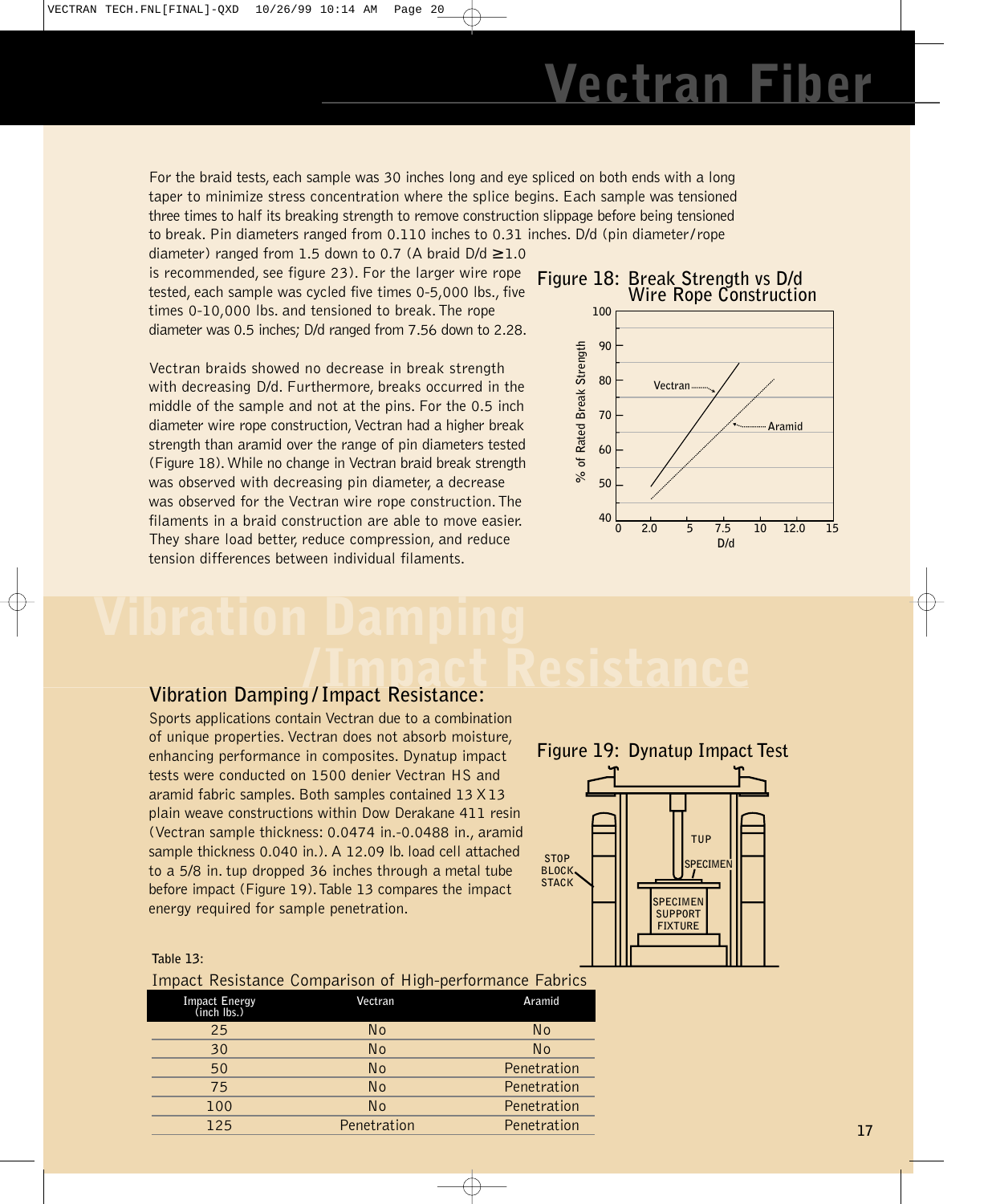# **Van Fiber**

A vibration damping measurement system and a comparison of vibration damping characteristics for glass fiber, carbon fiber, aramid fiber, and Vectran fiber are found in Figures 20, 21.Table 14 lists performance characteristics of various metals and composite materials used by a manufacturer of audio components. The differences are apparent and demonstrate that Vectran fiber is ideal for vibration damping in sporting goods and audio applications.



### **Figure 20: Measurement System for Vibration Damping**

### **Table 14:**

### Audio Engineering Data For Various Metals and Composites

| Material               | Speed of<br>Sound<br>m/s | Density<br>q/cm <sup>3</sup> | <b>Elastic</b><br>Modulus<br>Msi | <b>Elastic</b><br>Modulus<br>Gpa | Modulus<br>Rigidity<br>E/p <sup>3</sup> | Internal<br>Loss<br>Tanδ | Elastic<br>Modulus<br>dynes/cm <sup>2</sup> | <b>Elastic</b><br>Modulus<br>N/m <sup>2</sup> |
|------------------------|--------------------------|------------------------------|----------------------------------|----------------------------------|-----------------------------------------|--------------------------|---------------------------------------------|-----------------------------------------------|
| Beryllium              | 12800                    | 1.85                         | 44.0                             | 303                              | 47.9                                    | 0.004                    | 3.03E+12                                    | $3.03E + 11$                                  |
| Boron                  | 12899                    | 2.62                         | 63.2                             | 436                              | 24.2                                    | N/A                      | $4.36E + 12$                                | $4.36E + 11$                                  |
| Carbon Fiber w*        | 6902                     | 1.42                         | 9.8                              | 68                               | 23.6                                    | 0.035                    | $6.76E + 11$                                | $6.76E + 10$                                  |
| Paper (typical)        | 1781                     | 0.50                         | 0.2                              | 2                                | 12.7                                    | 0.040                    | $1.59E + 10$                                | $1.59E + 09$                                  |
| Vectra (uni)           | 4502                     | 1.50                         | 4.4                              | 30                               | 9.0                                     | 0.060                    | 3.04E+11                                    | $3.04E + 10$                                  |
| Magnesium              | 5000                     | 1.74                         | 6.3                              | 44                               | 8.3                                     | 0.004                    | $4.35E + 11$                                | $4.35E + 10$                                  |
| Aluminum               | 5151                     | 2.70                         | 10.4                             | 72                               | 3.6                                     | 0.005                    | 7.16E+11                                    | $7.16E+10$                                    |
| Vectra (iso)           | 2500                     | 1.50                         | 1.4                              | 9                                | 2.8                                     | 0.060                    | $9.38E + 10$                                | $9.38E + 09$                                  |
| Vectran w**            | 4288                     | 1.50                         | 4.0                              | 28                               | 8.2                                     | 0.070                    | $2.76E + 11$                                | $2.76E + 10$                                  |
| Glass                  | 3216                     | 2.00                         | 3.0                              | 21                               | 2.6                                     | N/A                      | $2.07E + 11$                                | $2.07E + 10$                                  |
| Polypropylene          | 1200                     | 0.91                         | 0.2                              | $\mathbf{1}$                     | 1.7                                     | 0.090                    | $1.31E+10$                                  | $1.31E + 09$                                  |
| <b>PET</b>             | 1802                     | 1.38                         | 0.7                              | $\overline{4}$                   | 1.7                                     | 0.010                    | $4.48E + 10$                                | $4.48E + 09$                                  |
| Polycarbonate          | 1398                     | 1.20                         | 0.3                              | 2                                | 1.4                                     | N/A                      | $2.34E + 10$                                | $2.34E + 09$                                  |
| Titanium               | 4773                     | 4.54                         | 15.0                             | 103                              | 1.1                                     | 0.002                    | $1.03E + 12$                                | $1.03E + 11$                                  |
| <b>Stainless Steel</b> | 5125                     | 7.90                         | 30.1                             | 207                              | 0.4                                     | 0.002                    | $2.07E + 12$                                | $2.07E + 11$                                  |

\*woven fabric within epoxy resin

\*\*woven Vectran HS and M blend within epoxy resin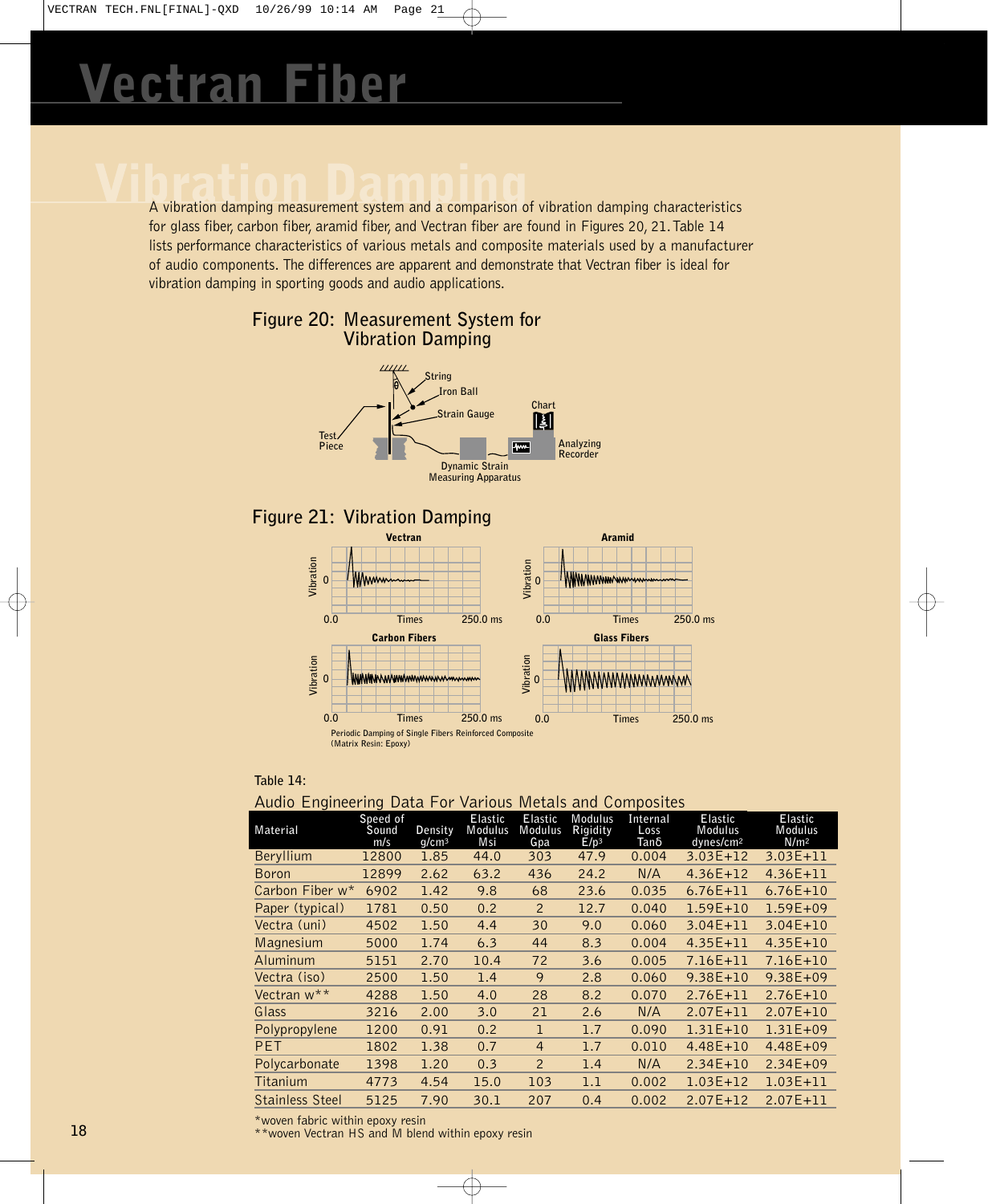## **Cut Resistance: Cut Resistance:**

The cut resistance of Vectran became very apparent during the first days of making the fiber. Cut resistance tests are many and varied. Uniformity of test sample and cutting edge is critical in any cut resistance test. Celanese uses a Sintech tensile testing machine modified as shown in Figure 22 to accept a fixture holding a knitted hoseleg sample.



**Figure 22: Sintech Tensile Testing Machine**

Tension is adjusted in hoseleg samples to allow a specified deflection at a given load. Inspection of the round blade to assure a clean cutting edge is critical.Table 15 compares the cut resistance of various fibers.

> **Table 15:** Sintech Cut Resistance

| Material  | Denier | Relative Load |
|-----------|--------|---------------|
| Vectan HS | 1500   | 3.4           |
| Vectran M | 1500   | 2.2           |
| Aramid    | 1500   | 1.1           |
| UHMWPE    | 1500   | 1.0           |

# **Twist**

### **Twist:**

Twisting is the process of combining filaments into yarn by twisting them together or combining two or more parallel singles yarns (spun or filament) into plied yarns or cords.Twisting increases strength, smoothness, and uniformity.Twisting plied yarns or cords forms cables.The number of twists per inch of cord or cable is often called picks per inch (PPI).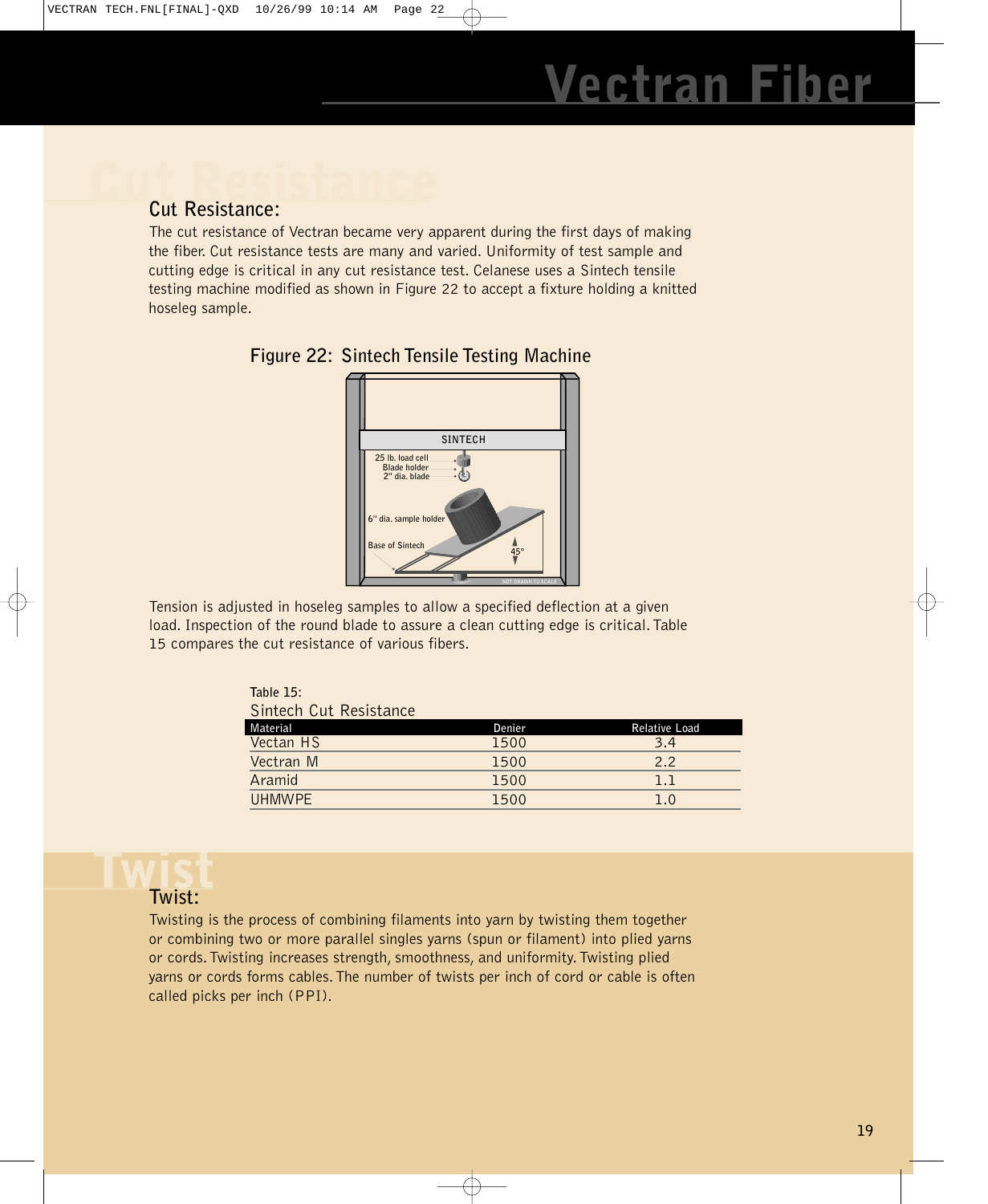High-performance fibers may or may not benefit from twisting. Table 16 reveals that Vectran tensile strength increases depending upon twist and denier.The data in table 16 suggest that the ideal twist level of 400 denier and 1500 denier Vectran HS is 2.5 TPI and 1.5 TPI respectively. Similar tests determine ideal cord and cable pick levels (Figures 23, 24, 25).

| Table 16:                                     |                         |                          |  |  |  |
|-----------------------------------------------|-------------------------|--------------------------|--|--|--|
| Vectran HS Tenacity vs. Twists per Inch (TPI) |                         |                          |  |  |  |
| <b>TPI</b>                                    | 400 denier tenacity gpd | 1500 denier tenacity gpd |  |  |  |
| $\Omega$                                      | 25.6                    | 25.6                     |  |  |  |
| 0.5                                           | 26.5                    | 26.7                     |  |  |  |
| 1.0                                           | 27.8                    | 27.6                     |  |  |  |
| 1.5                                           | 27.8                    | 28.6                     |  |  |  |
| 2.0                                           | 28.6                    | 27.9                     |  |  |  |
| 2.5                                           | 28.8                    | 27.6                     |  |  |  |
| 3.0                                           | 28.1                    | 25.8                     |  |  |  |
| 3.5                                           | 28.3                    | 24.0                     |  |  |  |
| 4.0                                           | 28.3                    | 21.8                     |  |  |  |
| 4.5                                           | 27.8                    | N/A                      |  |  |  |
| 5.0                                           | 27.8                    | N/A                      |  |  |  |

### **Figure 23: Breaking Strength vs Pin/Cord Dia. Ratio 8x1500/1 Construction**



**Figure 24: Breaking Strength vs Picks/Inch Ratio 8x1500/1 Construction**

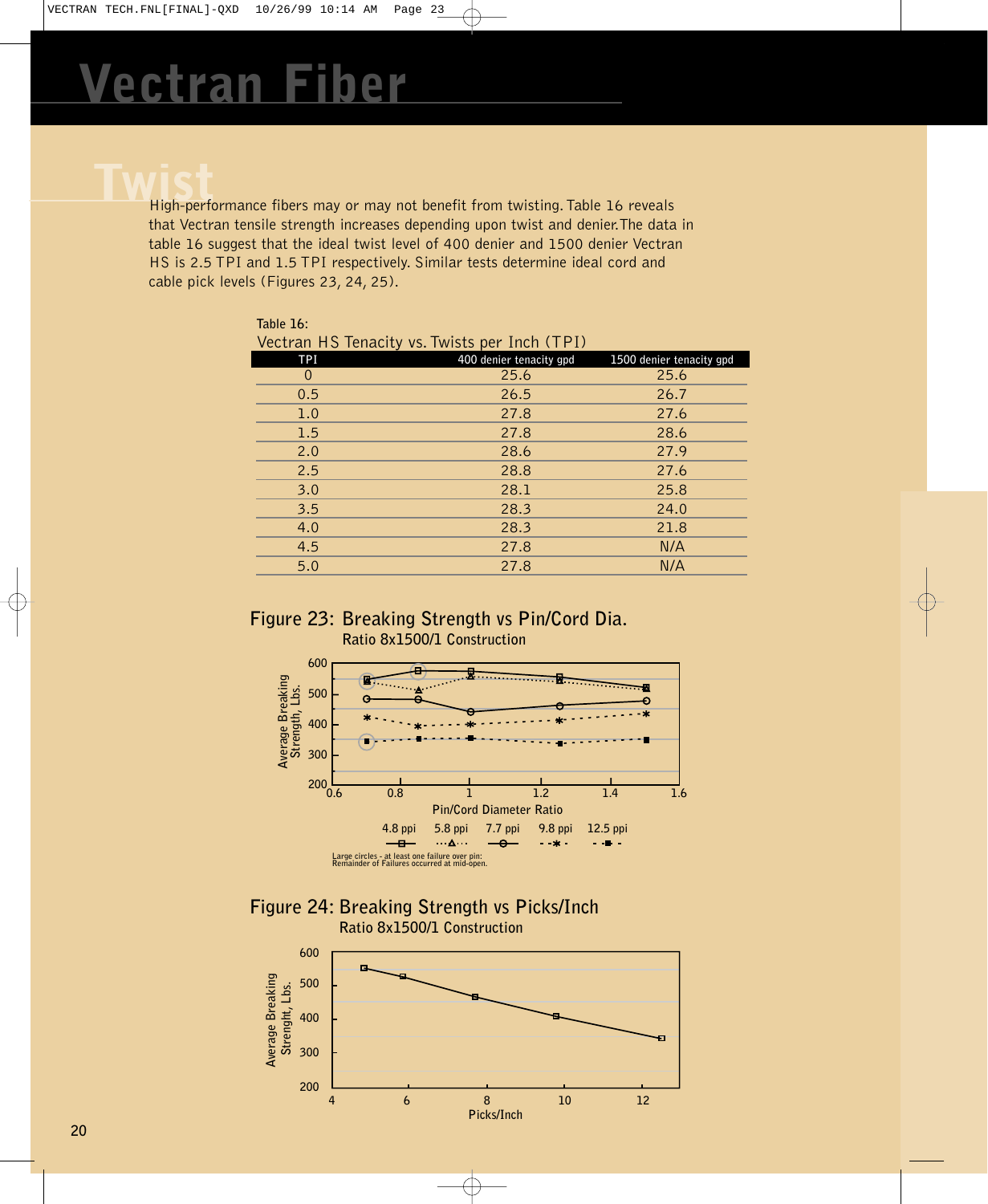### **Figure 25: 1500/300 Vectran HS Single End S-Twist And 3-Ply Z-Twist**



### **UV Resistance UV Resistance:**

UV resistance is an issue with fabrics and ropes exposed to the elements. Many finishes, coatings, tafettas, and overbraids are available that ameliorate the effects of UV radiation. UV tests were conducted on a 0.6 cm diameter 12X1 braids of different fibers (Figure 26). Braiding a polyester jacket over a Vectran core helps reduce the strength loss due to UV (Figure 27).The outer fibers of the braided rope appear to protect the inside fibers from damage, explaining the leveling out of the tenacity curve.

### **Figure 26: Tenacity Retention**



**Figure 27: Tenacity Retention**